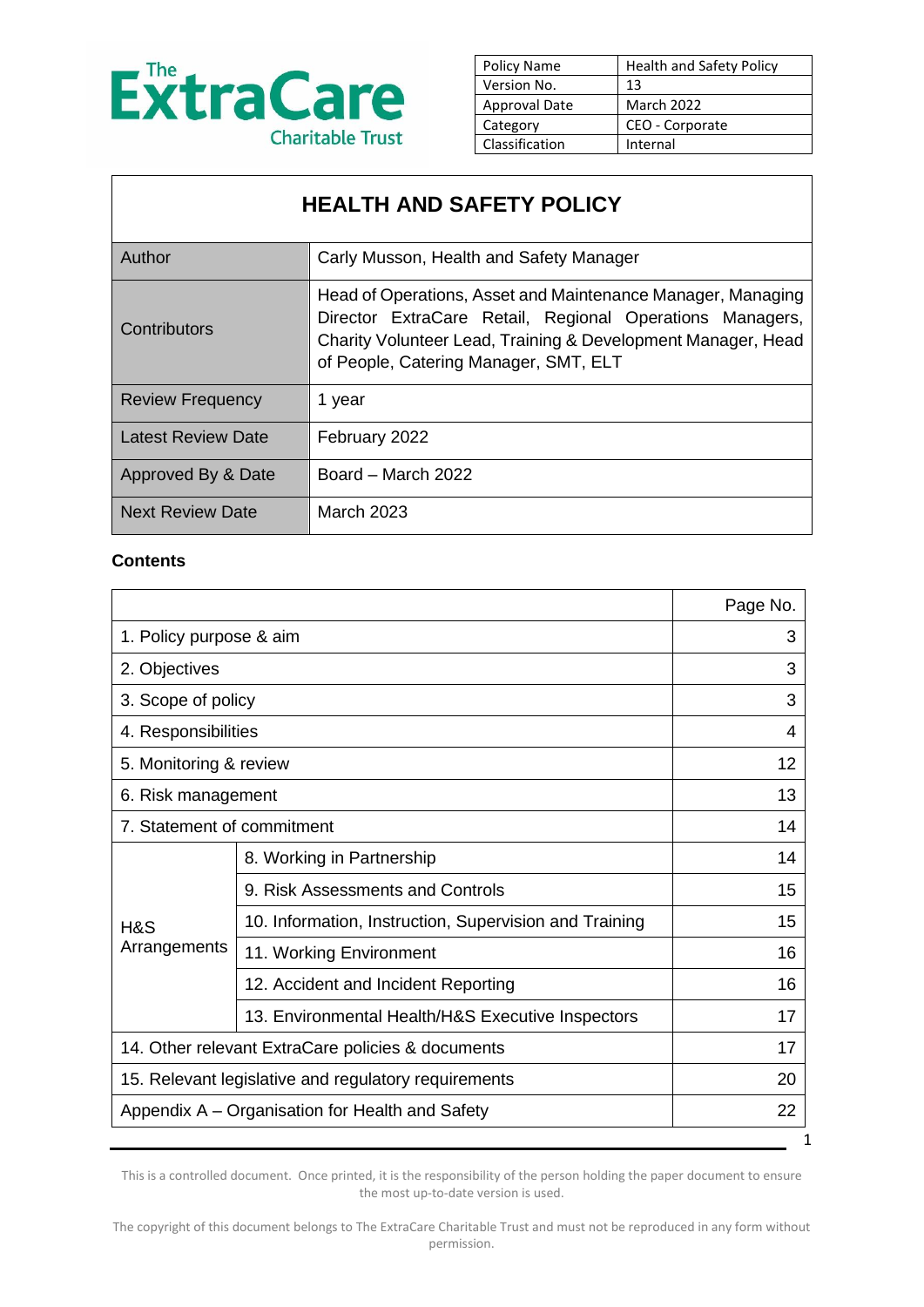

| Policy Name    | <b>Health and Safety Policy</b> |
|----------------|---------------------------------|
| Version No.    | 13                              |
| Approval Date  | <b>March 2022</b>               |
| Category       | CEO - Corporate                 |
| Classification | Internal                        |

#### **Version Control**

| Version | Date             | <b>Description</b>                                                                                                                                                                                                                                                                                                                           | <b>Updated By</b>                          | Approved<br>By              |
|---------|------------------|----------------------------------------------------------------------------------------------------------------------------------------------------------------------------------------------------------------------------------------------------------------------------------------------------------------------------------------------|--------------------------------------------|-----------------------------|
| $1 - 5$ | Oct 2017         | Working drafts in new format                                                                                                                                                                                                                                                                                                                 | <b>Company Secretary</b>                   | N/A                         |
| 6       | Nov 2017         | <b>Revised draft for ELT</b><br>approval                                                                                                                                                                                                                                                                                                     | <b>Company Secretary</b>                   | <b>ELT</b>                  |
| 6       | Nov 2017         | No changes                                                                                                                                                                                                                                                                                                                                   | <b>Company Secretary</b>                   | Operations<br>Committee     |
| 6       | Dec 2017         | Minor change requested by<br><b>Operations Committee</b>                                                                                                                                                                                                                                                                                     | <b>Company Secretary</b>                   | Board of<br><b>Trustees</b> |
| 7       | November<br>2018 | Update for ELT approval                                                                                                                                                                                                                                                                                                                      | <b>Head of Compliance</b><br>& Improvement | <b>ELT</b>                  |
| 8       | December<br>2018 | Update for Board approval                                                                                                                                                                                                                                                                                                                    | <b>Head of Compliance</b><br>& Improvement | Board of<br><b>Trustees</b> |
| 9       | November<br>2019 | Update for ELT approval                                                                                                                                                                                                                                                                                                                      | <b>Head of Compliance</b><br>& Improvement | <b>ELT</b>                  |
| 10      | December<br>2019 | Update for Board approval                                                                                                                                                                                                                                                                                                                    | <b>Head of Compliance</b><br>& Improvement | Board of<br><b>Trustees</b> |
| 11      | October<br>2020  | Update for ELT approval                                                                                                                                                                                                                                                                                                                      | H&S Manager                                | <b>ELT</b>                  |
| 12      | December<br>2020 | Update for Board approval                                                                                                                                                                                                                                                                                                                    | H&S Manager                                | Board of<br><b>Trustees</b> |
| 13      | February<br>2022 | <b>Updates</b><br>what<br>including<br>training is statutory and its<br>frequency; clear reporting line<br>between<br>Corporate<br>H&S<br>Group and ELT; clarifying<br>roles of teams such as HR<br>and Training; use of RiskBase<br>for<br>system<br>property<br>compliance; ensuring lessons<br>are learned; and changes to<br>job titles. | H&S Manager                                | <b>Board</b>                |

This is a controlled document. Once printed, it is the responsibility of the person holding the paper document to ensure the most up-to-date version is used.

2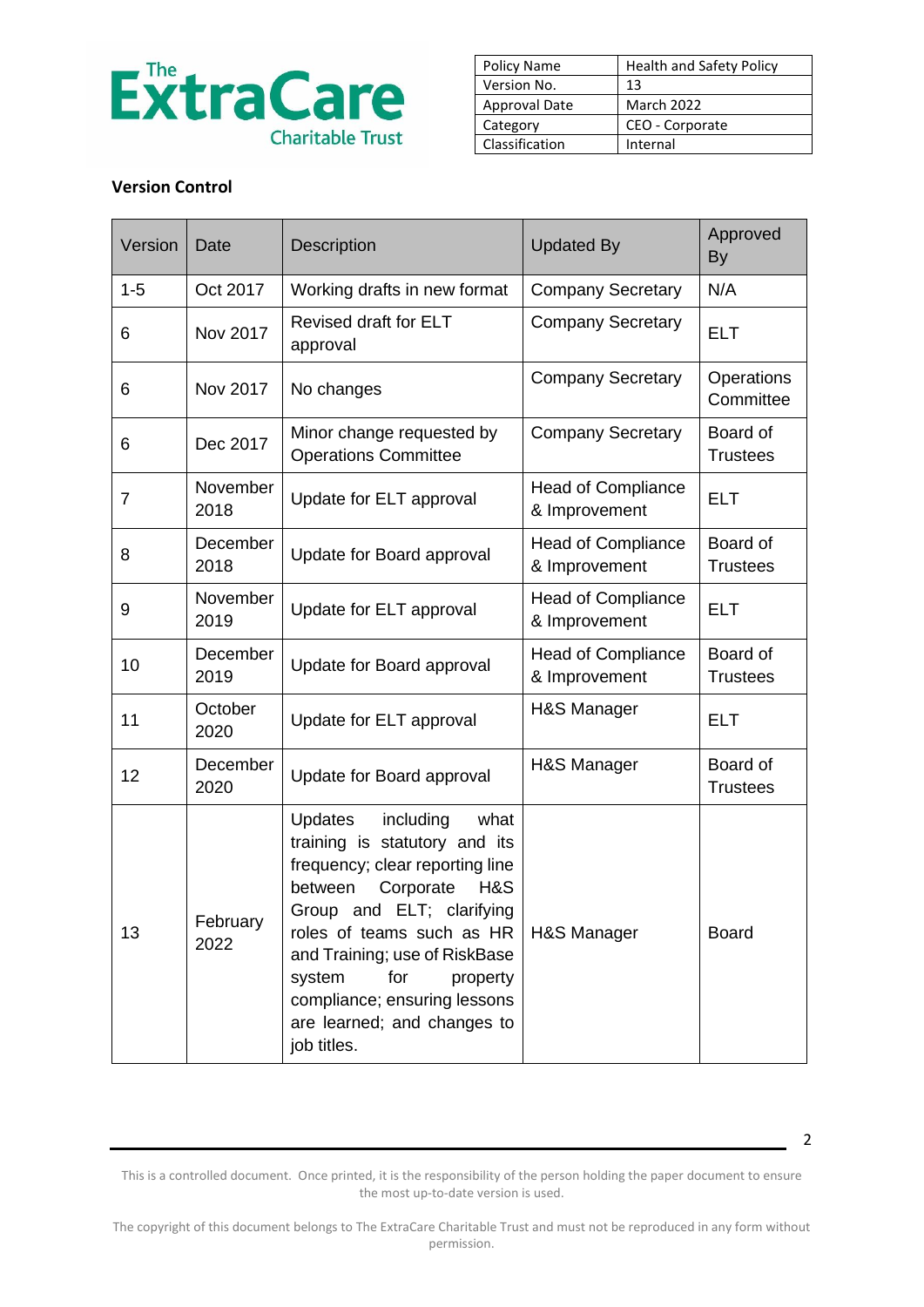

| Policy Name    | <b>Health and Safety Policy</b> |
|----------------|---------------------------------|
| Version No.    | 13                              |
| Approval Date  | March 2022                      |
| Category       | CEO - Corporate                 |
| Classification | Internal                        |

# **1. Policy Purpose & Aim**

The ExtraCare Charitable Trust (ExtraCare) is committed to ensuring the health, safety and welfare of our employees (including permanent, relief, agency and temporary staff), residents, volunteers, contractors, customers and other visitors as far as is reasonably practicable.

ExtraCare recognises health and safety as a major risk to the delivery of its strategic objectives and the aim of this policy is to set out how ExtraCare will manage health and safety working in partnership with all staff, volunteers, residents and contractors to deliver a safe and healthy environment in which to live and work.

This policy will be reviewed annually by the Health and Safety (H&S) Manager and Executive Director Governance & Compliance and be approved by the Executive Leadership Team (ELT) and Board. All revisions will be communicated to all relevant staff by the H&S Manager.

# **2. Objectives**

The objectives of this policy are to:

- Ensure that H&S is managed as an integral part of ExtraCare's activities so that it is considered as part of every decision;
- Ensure that all of our locations are safe and healthy places to work whilst providing real and meaningful activities for residents within villages and schemes;
- Reduce the risk of work-related ill-health or injuries to staff, volunteers, residents and all who visit our locations; and
- Comply with all legal and regulatory requirements relating to H&S.

# **3. Scope of Policy**

This policy applies to every ExtraCare employee, resident, volunteer, visitor, contractor and partner organisation employees and covers all locations owned, managed or under development by ExtraCare, including villages, schemes, charity shops and Head Office. ExtraCare will work with its partners to ensure that the health, safety and welfare of everyone involved or affected by its activities are safeguarded as far as is reasonably practicable. For the avoidance of doubt, this policy applies to ExtraCare Retail Limited.

3

This is a controlled document. Once printed, it is the responsibility of the person holding the paper document to ensure the most up-to-date version is used.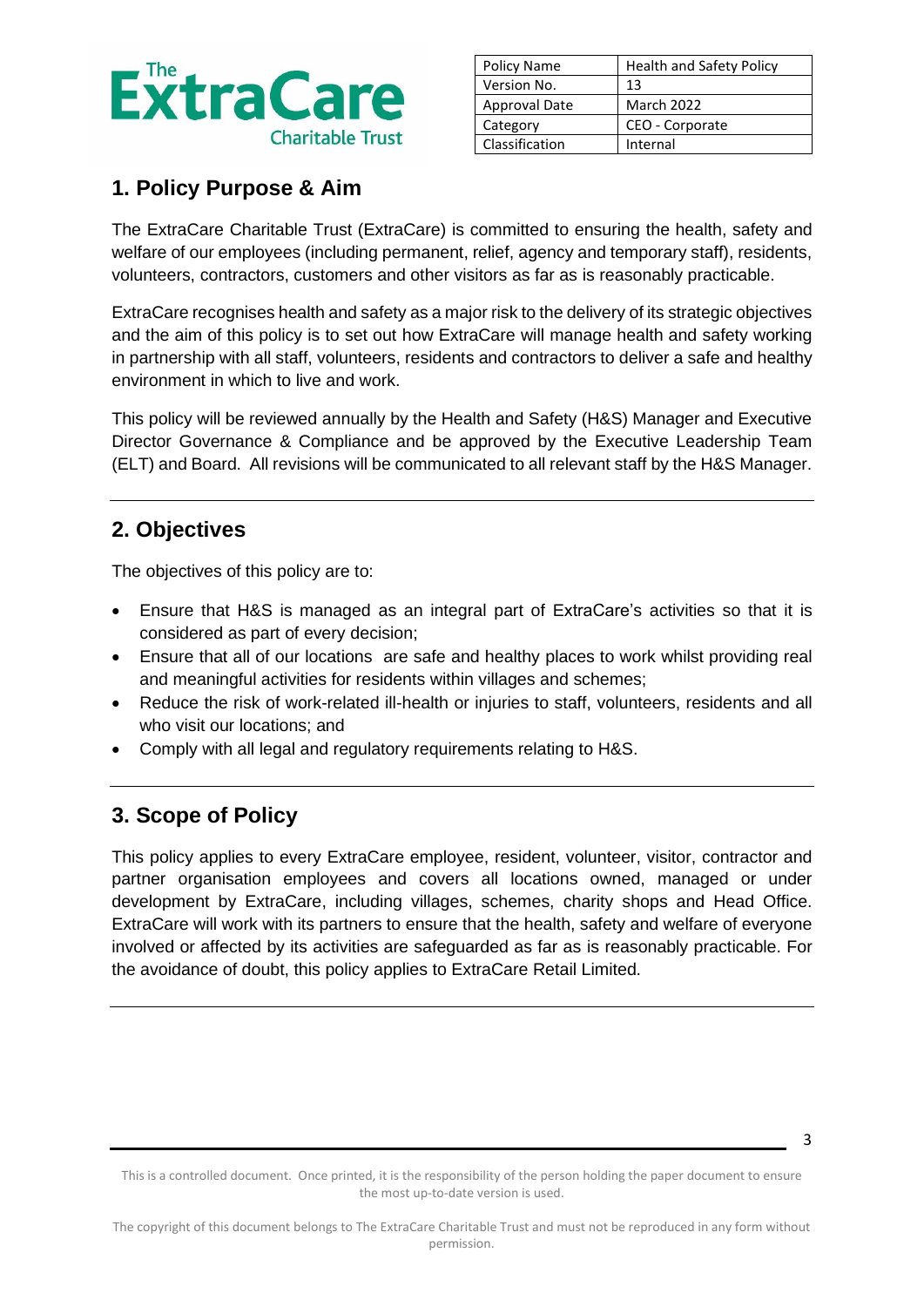

| Policy Name    | <b>Health and Safety Policy</b> |
|----------------|---------------------------------|
| Version No.    | 13                              |
| Approval Date  | <b>March 2022</b>               |
| Category       | CEO - Corporate                 |
| Classification | Internal                        |

# **4. Responsibilities**

All Trustees, employees, volunteers, contractors and sub-contractors, visitors and residents have legal duties and responsibilities to comply with H&S requirements and the rules and regulations set out by ExtraCare. Detailed responsibilities are set out below.

### **4.1 Board of Trustees**

The Board of Trustees has ultimate responsibility for the health, safety and welfare of all ExtraCare's employees, residents, volunteers, contractors, customers and other visitors. The Board will:

- Ensure that there is an effective policy for H&S which will be an integral part of ExtraCare's culture, its values, and its performance standards;
- Monitor H&S performance regularly:
- Review the H&S policy on an annual basis;
- Keep under review H&S arrangements and other applicable statutory requirements that support overall H&S, and monitor policy and legislative compliance; and
- Keep abreast of new H&S legislation and consider proposals for effective implementation.

Whilst remaining accountable for H&S, the Board is supported in this by its Committees. Oversight of H&S for development and commissioning activities (new builds/extensions) is provided by the Development Committee and with property compliance at locations overseen by the Operations Committee. The Retail Board has oversight of H&S matters at Retail shops. In addition, the Audit & Assurance Committee provide oversight of ExtraCare's internal control arrangements and risk management framework.

In the case of a serious non-compliance issue the Chief Executive and Board Chair will determine whether it should be reported to the Regulator of Social Housing.

### **4.2 Chief Executive**

The Group Chief Executive is ultimately responsible for the standards of Health and Safety across the organisation and is accountable to the Board. Specific responsibilities are delegated through the leadership and management structure as detailed in this document.

### **4.3 Executive Leadership Team (ELT)**

Executive Directors will take the lead in ensuring the communication of H&S duties and benefits throughout the charity and subsidiary. They will:

- Accept formally and publicly their individual roles in providing H&S leadership of ExtraCare;
- Ensure all operational decisions reflect ExtraCare's H&S intentions as defined in this policy;

This is a controlled document. Once printed, it is the responsibility of the person holding the paper document to ensure the most up-to-date version is used.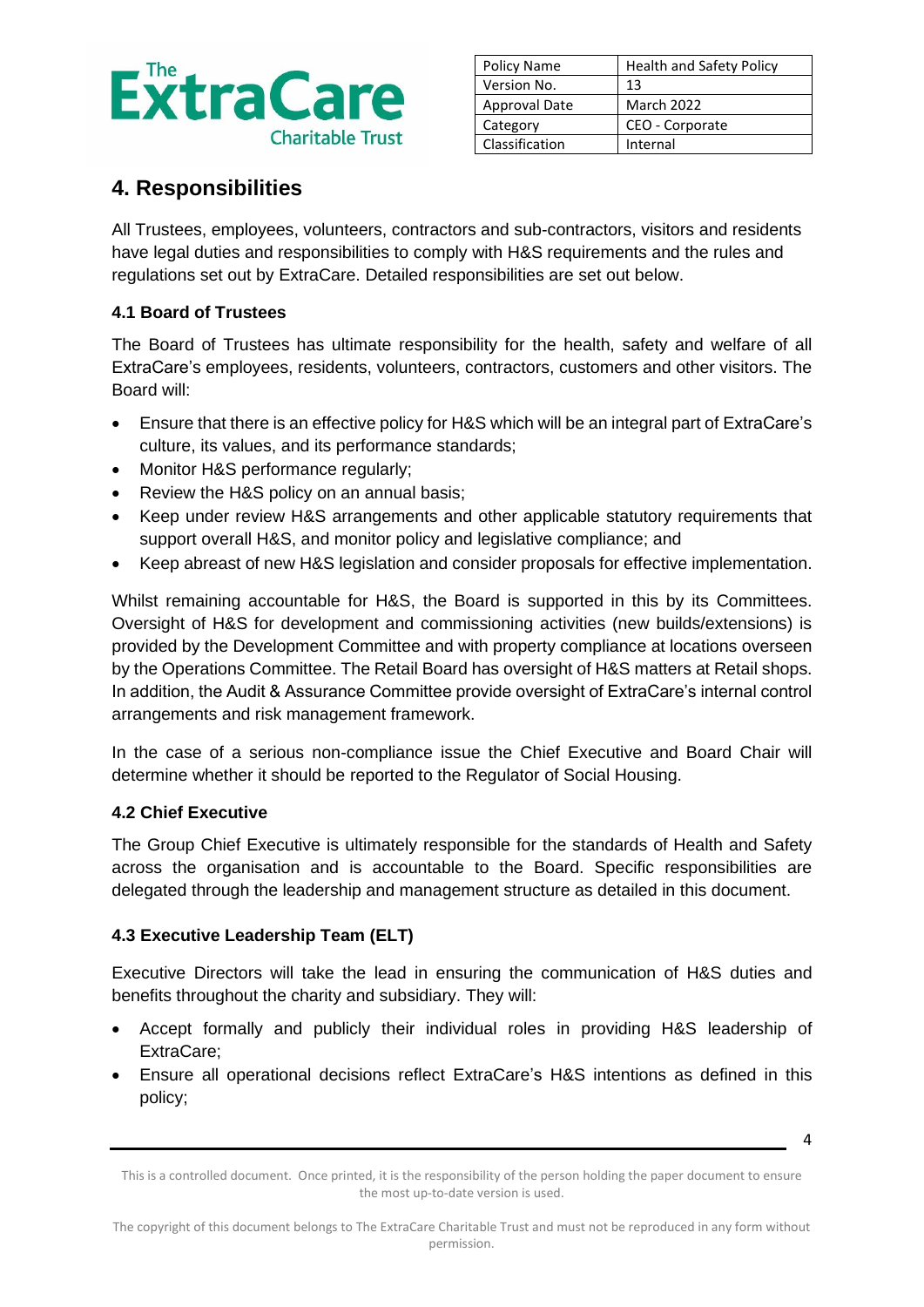

| Policy Name    | <b>Health and Safety Policy</b> |
|----------------|---------------------------------|
| Version No.    | 13                              |
| Approval Date  | <b>March 2022</b>               |
| Category       | CEO - Corporate                 |
| Classification | Internal                        |

- Recognise their role in engaging the active participation of staff in improving H&S;
- Ensure that they are kept informed of, and alerted to, relevant H&S risk management issues;
- Monitor performance on H&S issues and compliance with key targets such as (but not limited to) completion of statutory training;
- Receive and discuss recommendations from the Competent Person(s) and quarterly Corporate H&S Group; and
- Ensure appropriate reporting to the Board and Committees.

#### **4.4 Competent Person**

The H&S Manager has been appointed as ExtraCare's Competent Person in accordance with Regulation 7 of the Management of Health and Safety at Work Regulations 1999. Their role is to assist in undertaking the measures required to comply with the requirements imposed by health & safety legislation and regulations and to assist in the further development of the occupational H&S management system. The Competent Person(s) is responsible as follows:

- To review the H&S Policy and structure of the Safety, Health & Environment (SHE) Plan on a regular basis, to ensure that health and safety risk is minimised;
- To advise of changes and developments in H&S legislation;
- To bring to the attention of the Chief Executive and ELT any concerns relating to the H&S management system or any recommended improvements;
- To advise on risk assessments;
- To advise on accidents and support the Managers with any subsequent investigation following a serious accident or incident;
- To advise on monitoring processes to ensure continued improvement in the management of H&S;
- Carry out an audit of each Village/Scheme at least annually, ensuring that locations are compliant to the policy requirements, including the outcomes of property compliance, fire safety and catering;
- To provide H&S advice to staff, volunteers and residents to improve their own level of health and safety awareness and empower them to manage their own health and safety;
- To identify H&S risks, themes and hotspots, ensuring that plans are in place to manage risk in these thematic areas;
- To produce an annual H&S report for the Board;
- To liaise with the Learning and Development Team on all aspects of H&S training to ensure that it is fit for purpose and meets the legislative requirements; and
- Chairs the Corporate H&S Group in the absence of the Executive Director Governance & Compliance.

This is a controlled document. Once printed, it is the responsibility of the person holding the paper document to ensure the most up-to-date version is used.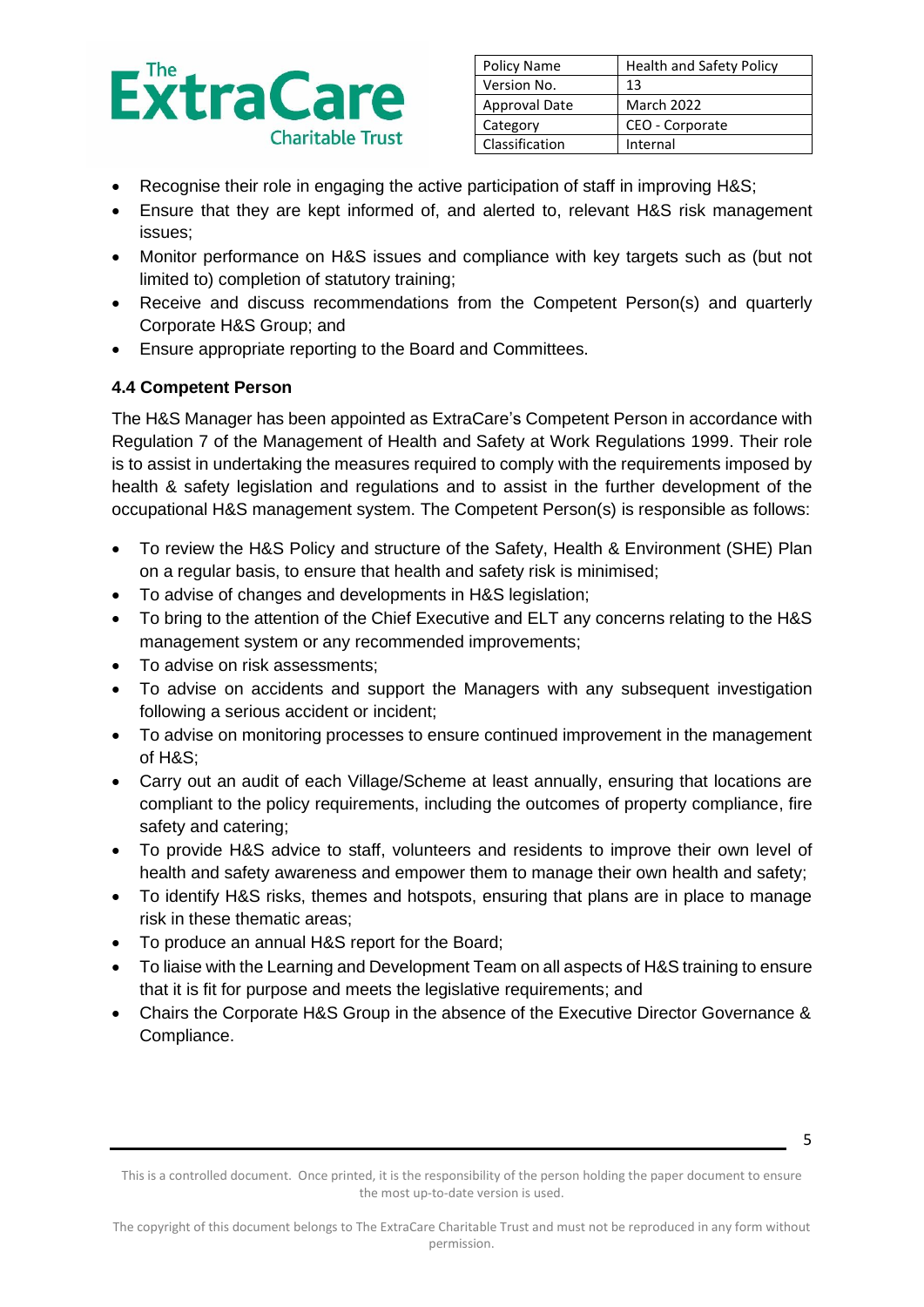

| Policy Name    | <b>Health and Safety Policy</b> |
|----------------|---------------------------------|
| Version No.    | 13                              |
| Approval Date  | March 2022                      |
| Category       | CEO - Corporate                 |
| Classification | Internal                        |

#### **4.5 Executive Director of Governance and Compliance**

The Executive Director of Governance and Compliance has strategic responsibly in ensuring the ExtraCare H&S Policy meets regulatory, legislative and best practice requirements. They:

- Will review this policy annually and recommend changes to ELT and the Board;
- Monitor and report on compliance against this policy to the ELT and Trustees;
- Have oversight of H&S across the organisation via attendance and Chairing of the Corporate H&S Group; and
- Provide a corporate report on H&S matters to the Board, including any significant issues affecting H&S.

#### **4.6 Head of Growth and Construction**

The Head of Growth and Construction has responsibility for the management of H&S through the development process of new Villages, extensions and modernisations. They will:

- Ensure that all elements within the design brief for new villages, extensions and modernisations adhere to the correct H&S standards and meet the requirements of this policy;
- Ensure that the 'Golden Thread' is applied and that all building information is available and accessible.
- Be responsible for ensuring that all H&S measures for new villages, extensions and modernisations are in good working order before handover to the Operations Directorate; and
- Report on H&S matters for new developments, extensions and modernisations to the Development Committee.

### **4.7 Development Team**

The Development Team is responsible for appointing and managing consultants and contractors who design, plan and build, extend and modernise villages and schemes including architects, employer's agents and the main construction contractor. The Development Team is responsible for discharging ExtraCare's legal 'client duties' under the Construction Design and Management Regulations 2015 (CDM) to ensure the H&S of all who may be affected by the construction work, including members of the public.

The Development Team has overall responsibility for the successful management of development and construction projects. This includes ensuring that:

- Other 'duty holders' are appointed as required by CDM and have the appropriate skills, knowledge, experience and organisational capacity to meet their duties;
- Other 'duty holders' are provided with relevant information and carry out their duties;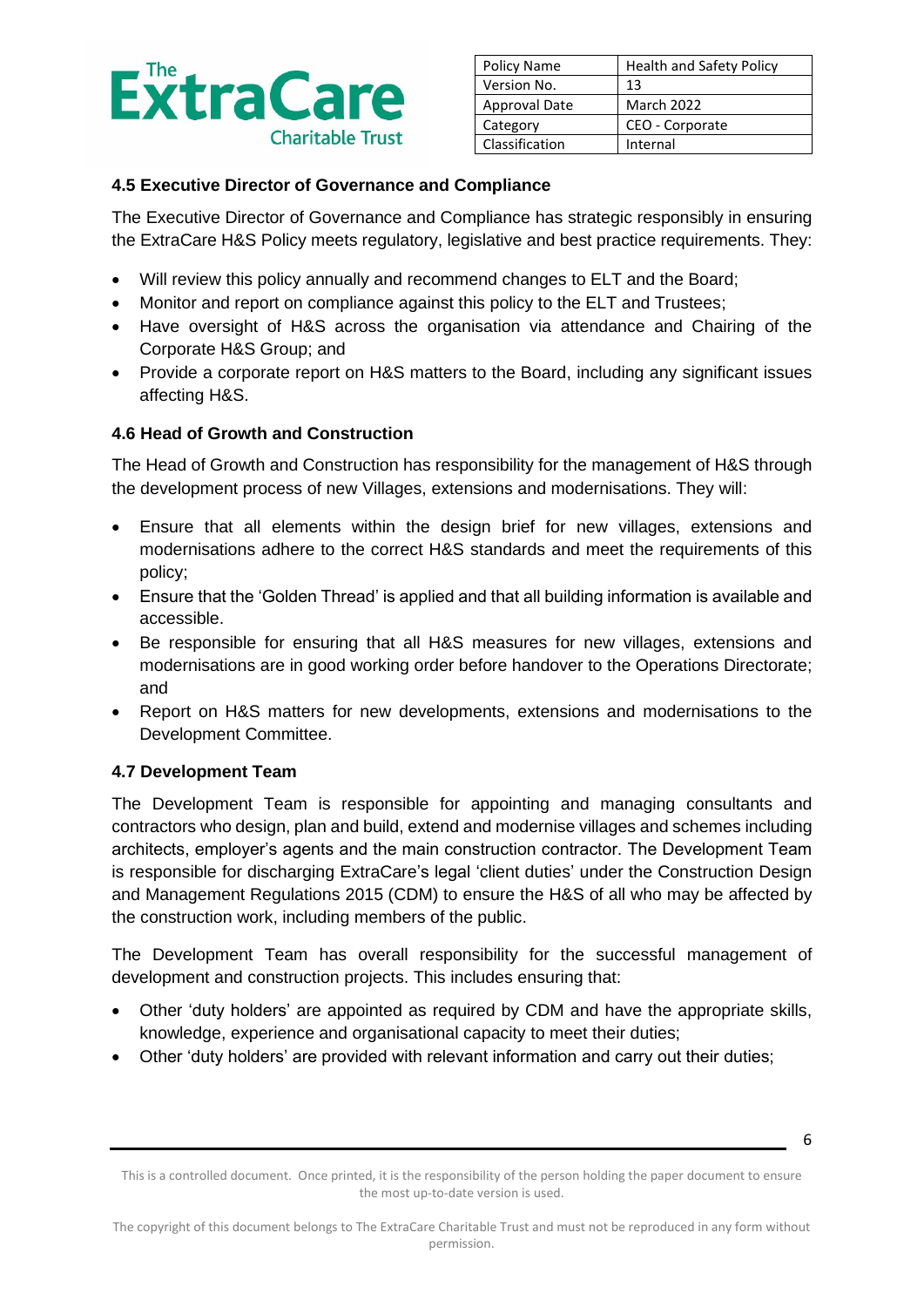

| Policy Name    | <b>Health and Safety Policy</b> |
|----------------|---------------------------------|
| Version No.    | 13                              |
| Approval Date  | <b>March 2022</b>               |
| Category       | CEO - Corporate                 |
| Classification | Internal                        |

- They consult with the Competent Person on all major works, modernisations and extensions to existing villages and schemes and share all relevant H&S Files to ensure that our obligations are met;
- Sufficient time and resources are allocated to the project; and
- Welfare facilities are provided.

Retail work with an external consultant to ensure that any shop fitting works for which they are responsible are carried out in accordance with CDM Regulations.

#### **4.8 The Commissioning Team**

The Commissioning Team is responsible for coordinating the implementation of ExtraCare's H&S Policy at new villages, ensuring that new village operations are undertaken in such a manner as to ensure, so far as is reasonably practicable, the health, safety, and welfare of all employees and others who may be affected by new village operations. The Commissioning Team will:

- Ensure that the H&S Policy is accessible and that all employees, contractors and temporary workers are made aware of their responsibility;
- Ensure that all new Village Managers and employees understand and fulfill their personal responsibilities with regards to H&S legislation and this H&S Policy and procedures, receive adequate and appropriate induction training as may be laid down in procedures and are issued with personal protective equipment as required;
- Ensure that adequate budget and resources are in place to meet the requirements of ExtraCare policies and procedures and legislative and regulatory requirements;
- Ensure that statutory notices, ExtraCare's H&S Policy Statement, Employers' Liability Insurance Certificate, and H&S visitor information is displayed and maintained in prominent locations;
- Ensure that the SHE Plan is in place, current and accessible to all employees;
- Ensure that notification and reporting procedures are implemented to meet both statutory and ExtraCare requirements; and
- Regularly monitor and review the management of H&S in new village operations and discuss any policy or procedure improvements with the Competent Person.

### **4.9 Head of Property and Environment**

The Head of Property and Environment has strategic, commercial and operational responsibility for the Asset Management Team, managing property compliance. A key aspect of the role is to direct sufficient resources to ensure compliance or minimise risk of noncompliance with current and forthcoming legislation including the Regulator for Social Housing, Health & Safety, Building Safety Bill, Fire Safety and Environmental standards. They will:

<sup>7</sup>

This is a controlled document. Once printed, it is the responsibility of the person holding the paper document to ensure the most up-to-date version is used.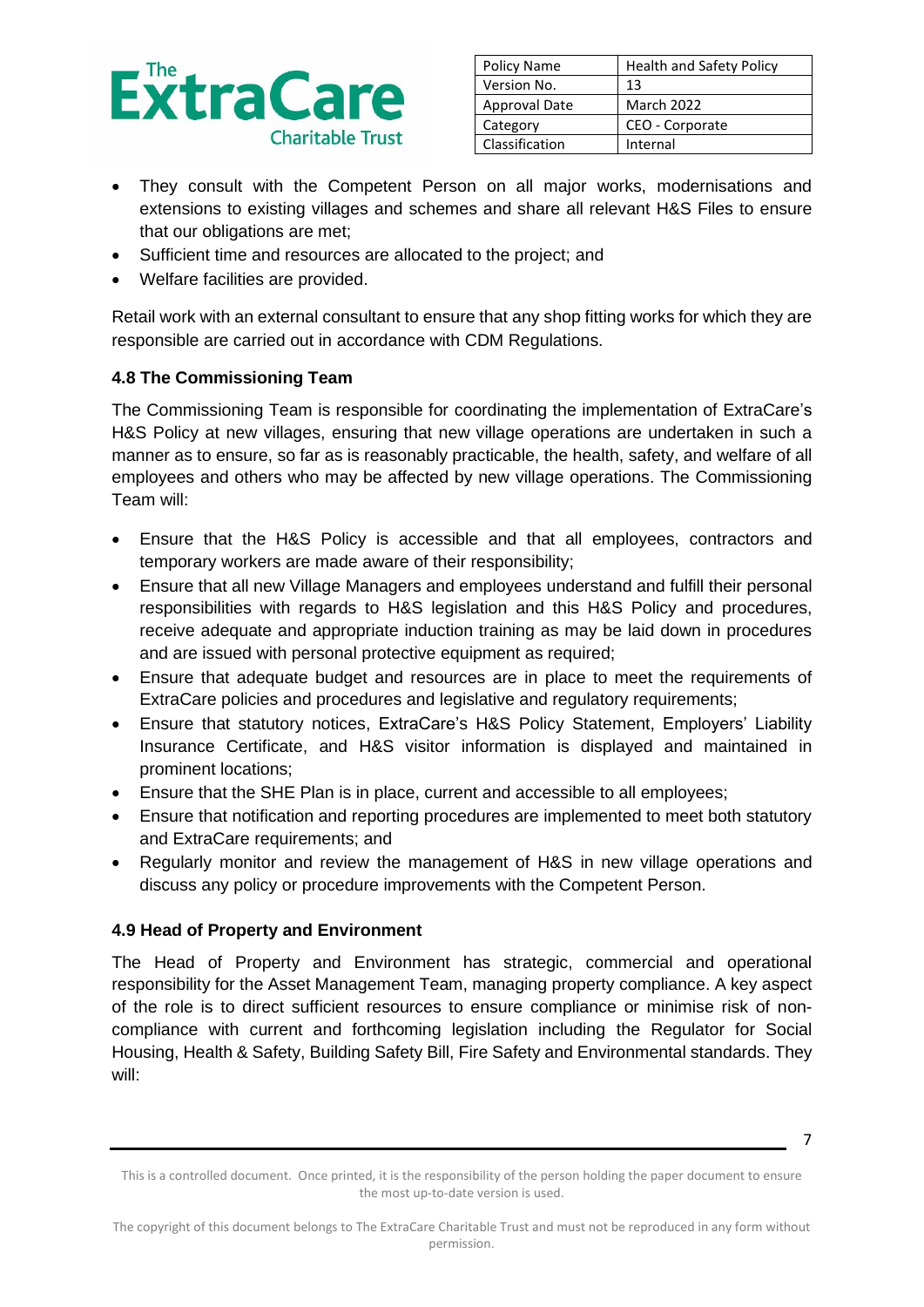

| Policy Name          | <b>Health and Safety Policy</b> |
|----------------------|---------------------------------|
| Version No.          | 13                              |
| <b>Approval Date</b> | <b>March 2022</b>               |
| Category             | CEO - Corporate                 |
| Classification       | Internal                        |

- Ensure that the Asset Management Team hold complete and up-to-date information relating to H&S compliance for ExtraCare locations;
- Ensure appropriate servicing and replacement programs are in place;
- Ensure (and provide assurance) that property compliance records are held (via the RiskBase system) and are kept up to date;
- Be responsible for ensuring that property compliance activities are completed.
- Advise ELT of any failure in the operational arrangements; and
- Report on property compliance to the Operations Committee.
- Ensure that the 'Golden Thread' is applied from new developments and extensions from Solihull Village and Earlsdon Park Phase 2 onwards. All information is retained on the building and is accessible to those that need it.

### **4.10 Asset Management Team**

The Asset Management Team along with the Cluster Contract Managers and Building Safety, Environment and Compliance Officer will support each location and Head Office where ExtraCare has legal responsibility for property compliance. The Asset Management Team are owners of the property compliance system RiskBase and are responsible for keeping the content up to date and the provision of timely and accurate reports. The Asset Management Team supports Head Office and all villages and schemes with regard to the following:

- Ensuring compliance with legal requirements relating to buildings, fixtures and fittings and work equipment including:
	- o Gas Safety
	- o Legionella & Water Safety
	- o Fire Safety
	- o Lift / Lifting Equipment Safety
	- o Asbestos
	- o Electrical Safety (including portable appliance testing (PAT) and fixed wire testing)
	- o Radon Monitoring
	- o Carbon Dioxide Monitoring
- Coordinating a routine preventative maintenance programme; and
- Ensuring that the property compliance at Villages and Schemes is monitored via the RiskBase compliance programme.

Retail work with their own specific contractors to ensure that charity shop premises meet all legal requirements and are safely fitted out and maintained. Advice and support to Retail is provided by the Asset Management Team upon request.

### **4.11 Head of Operations**

The Head of Operations is responsible for operational performance including implementation and compliance with H&S policies and procedures for all locations.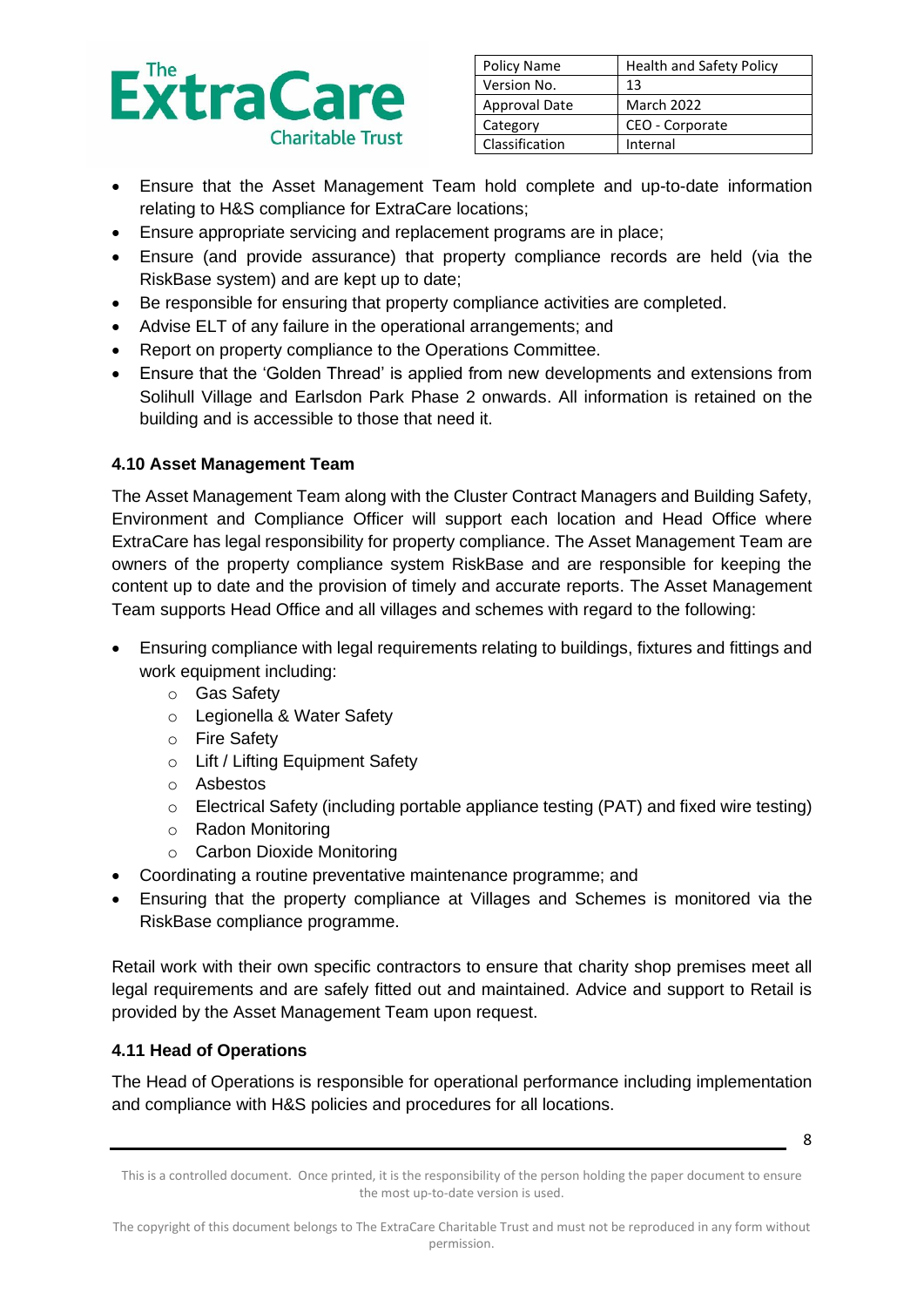

| Policy Name    | <b>Health and Safety Policy</b> |
|----------------|---------------------------------|
| Version No.    | 13                              |
| Approval Date  | <b>March 2022</b>               |
| Category       | CEO - Corporate                 |
| Classification | Internal                        |

### **4.12 Regional Operations Managers and Partnerships and Projects Manager**

All Regional Managers and the Partnerships and Projects Manager, across locations and retail, are responsible for monitoring that locations understand their H&S responsibilities.

#### **4.13 Learning and Development Team**

The Learning and Development Team is responsible for:

- The provision of statutory training, including H&S training;
- Maintaining a clear matrix of roles requiring specific H&S training and that the frequency of training is (as a minimum) in accordance with HSE requirements;
- Reviewing ExtraCare training packages regularly to ensure that these provide a good level of awareness to all staff and volunteers, and reflects current legislation, policies and procedures;
- Providing H&S-related training in line with statutory requirements;
- Ownership of the e-learning system (Learning Pool) and ensuring (and providing assurance) that the content is up to date and providing timely and accurate reports; and
- Providing organisation-wide support and training on specific topics and for specific groups of staff and volunteers as required.

#### **4.14 Human Resources (HR) Team**

The HR team are responsible for:

- Providing support and advice on staff welfare issues, including work-related stress, and violence at work.
- Promote staff wellbeing initiatives; and
- Liaison with Occupational Health for specific advice and guidance as required.

### **4.15 Catering Manager**

The Catering Manager is responsible for the following:

- Implementing and ensuring that H&S protocols are followed where catering is provided inhouse. The Catering Manager assesses locations compliance with H&S in relation to Better Food, Better Business Standards;
- Ensuring that the catering facility management arrangements are in line with H&S and fire safety requirements;
- Advises and supports operational teams in relation to Catering practices at their locations;
- Carries out periodic checks and audits to make sure that the catering operations is performing to a high safety standard; and

<sup>9</sup>

This is a controlled document. Once printed, it is the responsibility of the person holding the paper document to ensure the most up-to-date version is used.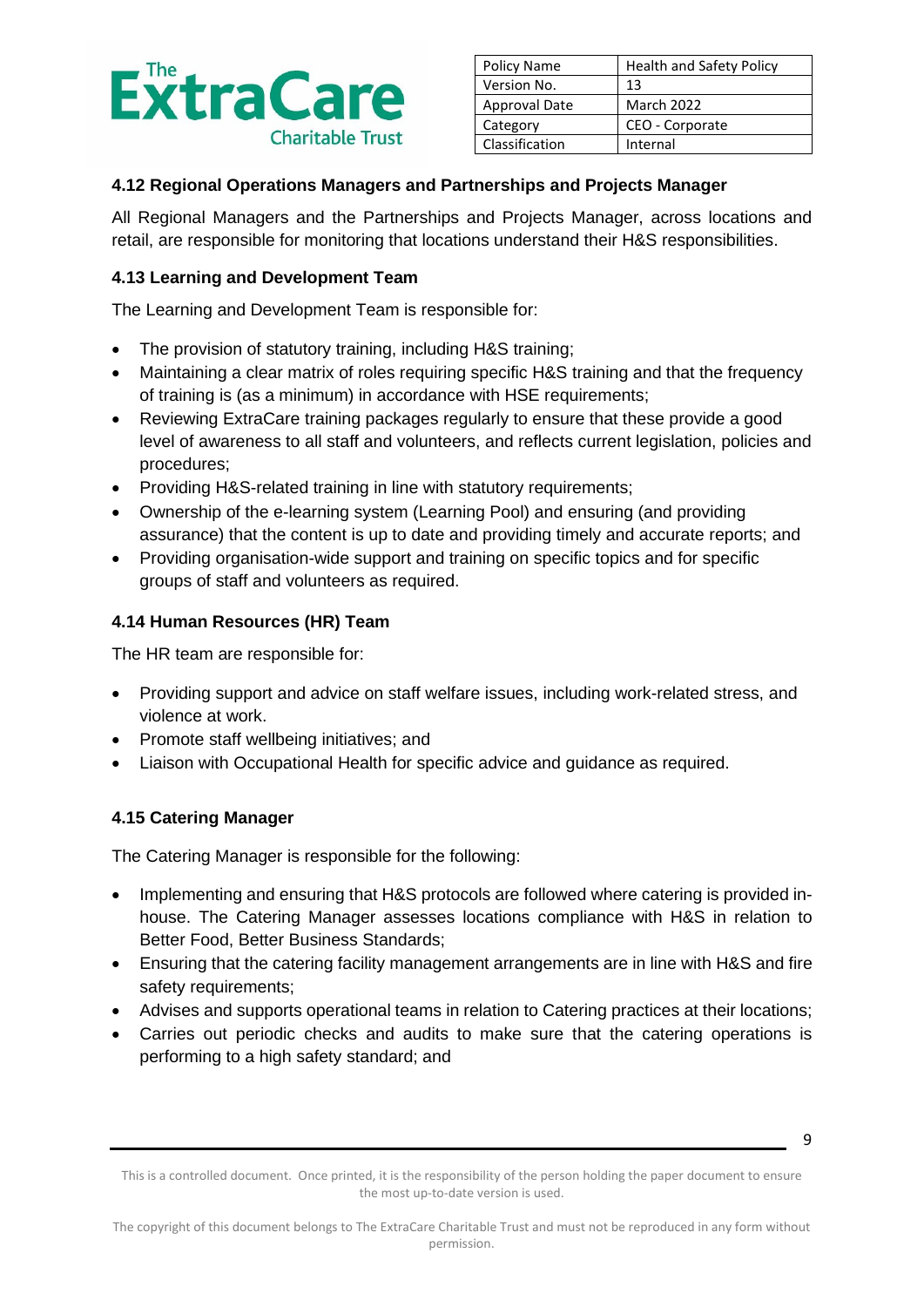

| Policy Name    | <b>Health and Safety Policy</b> |  |
|----------------|---------------------------------|--|
| Version No.    | 13                              |  |
| Approval Date  | <b>March 2022</b>               |  |
| Category       | CEO - Corporate                 |  |
| Classification | Internal                        |  |

• Keeps an up-to-date record of all EHO inspections across all locations including locations with third party Catering contractors and provides timely data to the H&S Manager for reporting.

### **4.16 Location Managers (Operations) and Regional Managers (Retail)**

Village and Scheme Managers in Operations and Regional Managers in Retail have responsibility for the following in their locations:

- Providing H&S leadership for the locality;
- Ensuring that their staff and volunteers are aware of their responsibilities for H&S and support them in fulfilling them;
- Ensuring all statutory and mandatory checks are carried out in the required timescales;
- Ensuring the SHE plan is kept current and reviewed regularly;
- Ensuring that all Risk Assessments are in place for the location and any activities undertaken, that they are reviewed at least annually, and are accessible to employees and volunteers;
- Ensuring all Fire Risk Assessment actions are resolved with the support of the Cluster Contracts Manager or Retail Managing Director.
- Ensuring that buildings, fixtures and fittings and work equipment, in areas under their control, are in safe working order and that any concerns or defects are promptly reported to the appropriate person;
- Ensuring, in villages and schemes, that the Emergency Evacuation box and associated Emergency Evacuation plans are up-to-date with the required information;
- Ensures that internal reporting on accidents/incidents and property compliance is completed monthly; and
- Ensures that H&S matters are communicated to all staff and volunteers.

### **4.17 Lifestyle managers – Location Managers where Lifestyle Managers are not in place.**

Lifestyle Managers in Operations have responsibility for the following in their locations:

- Oversee all health, safety and hygiene requirements to ensure the highest standards of cleanliness in the catering facility areas – kitchen, bar, café, bistro;
- Ensure catering areas are maintained by all staff, and to comply with the Food Safety Act and environmental health requirements;
- Ensure that a carbon monoxide detector is fitted in all kitchens and a carbon dioxide monitor is fitted in all bar cellars and staff perform daily checks;
- Put in place actions to bring all catering areas up to Food Safety rating of five;
- Ensures all events are risk assessed and appropriate H&S mitigations are put in place;
- Ensures that the Reception areas are managed and that relevant visitors information is provided; and

This is a controlled document. Once printed, it is the responsibility of the person holding the paper document to ensure the most up-to-date version is used.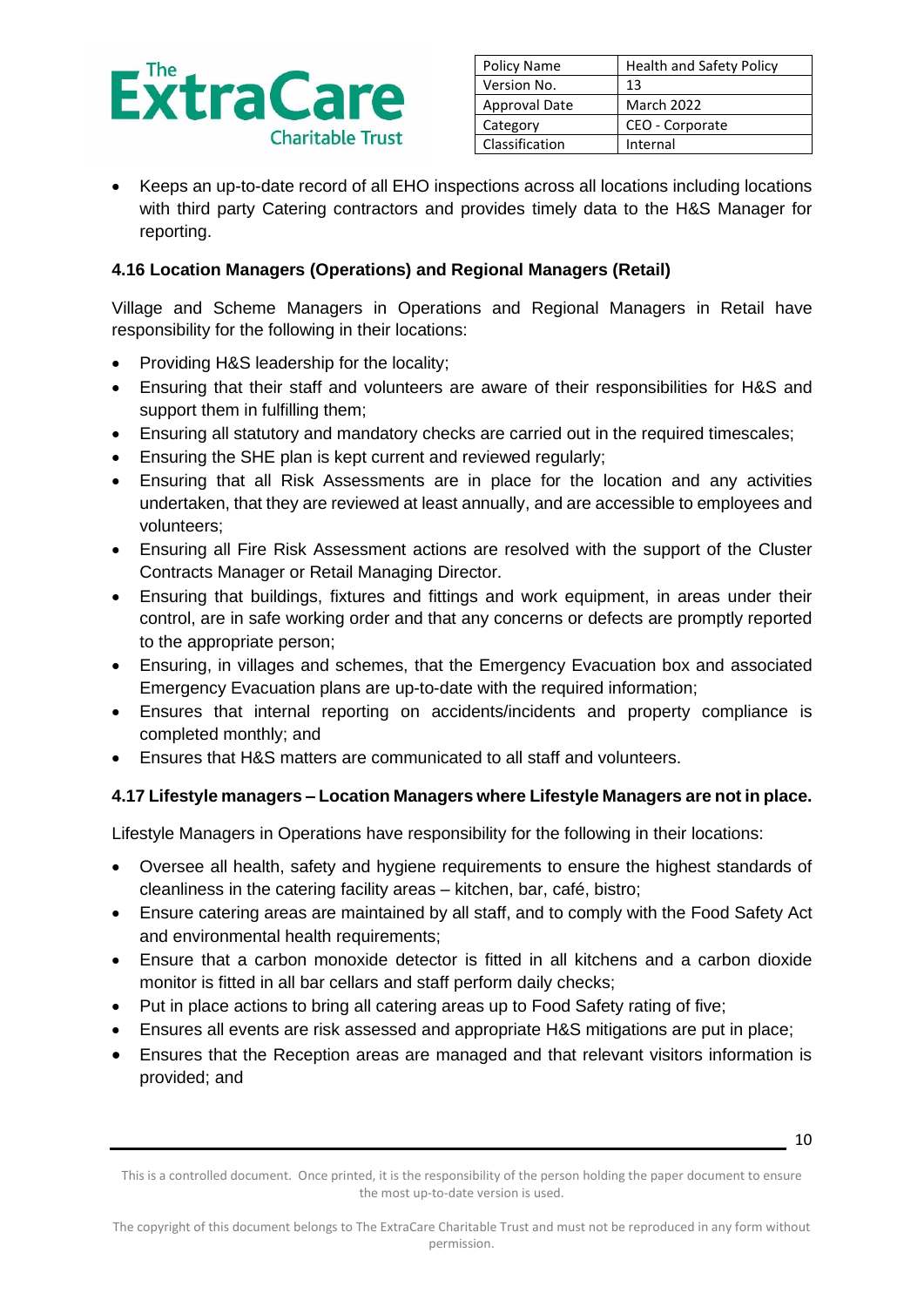

| Policy Name          | <b>Health and Safety Policy</b> |  |
|----------------------|---------------------------------|--|
| Version No.          | 13                              |  |
| <b>Approval Date</b> | <b>March 2022</b>               |  |
| Category             | CEO - Corporate                 |  |
| Classification       | Internal                        |  |

• Ensures that safe gym practices are in place, and any changes are properly risk assessed in line with the Gym Health and Safety Work Instructions.

#### **4.18 All Managers**

All managers have individual responsibilities as employees of ExtraCare, as detailed below:

- Accept an individual role in providing H&S leadership for their area of responsibility;
- Ensure all decisions reflect ExtraCare's H&S intentions, as stated in this policy;
- Ensure that their staff and volunteers are aware of their responsibilities for H&S and support them in fulfilling them;
- Ensure that the most up-to-date copy of the H&S Policy is available and is brought to the notice of all staff and volunteers;
- Ensure that all H&S requirements are observed in areas under their control and that breaches are investigated, and remedial action taken as necessary;
- Take the appropriate action (when required) to ensure the health, safety and welfare of employees, residents, volunteers, contractors, customers and other visitors;
- Ensure that all staff and volunteers are fully trained in relevant H&S matters;
- Ensure that all staff and volunteers follow all H&S procedures; and
- Bring to the attention of their immediate line manager and/or Competent Person any H&S related concerns.

They are required to monitor statutory training levels compliance levels for their staff and address non-compliance.

#### **4.19 All Staff and Volunteers**

In accordance with section 7 of the Health and Safety at Work etc. Act 1974, every employee has a legal duty while at work to take reasonable care for the H&S of themselves and of other persons who may be affected by their acts or omissions at work; and to cooperate with their employer in following H&S requirements.

ExtraCare requires all its employees and volunteers to:

- Help maintain a high standard of H&S by ensuring they do nothing either by their acts or omissions to endanger themselves or others, whilst at work;
- Cooperate with their managers in complying with H&S legislation, policy and procedures;
- Ensure they are familiar with all relevant risk assessments and any other policies, rules or procedures that have been brought to their attention and to comply with them in all respects and at all times;
- Bring to the direct notice of management, any safety hazard or unsafe practice they have noticed and any relevant suggestions they may have on H&S matters;
- Use work equipment (including safety equipment and devices) only in accordance with instructions and/or training received;

11

This is a controlled document. Once printed, it is the responsibility of the person holding the paper document to ensure the most up-to-date version is used.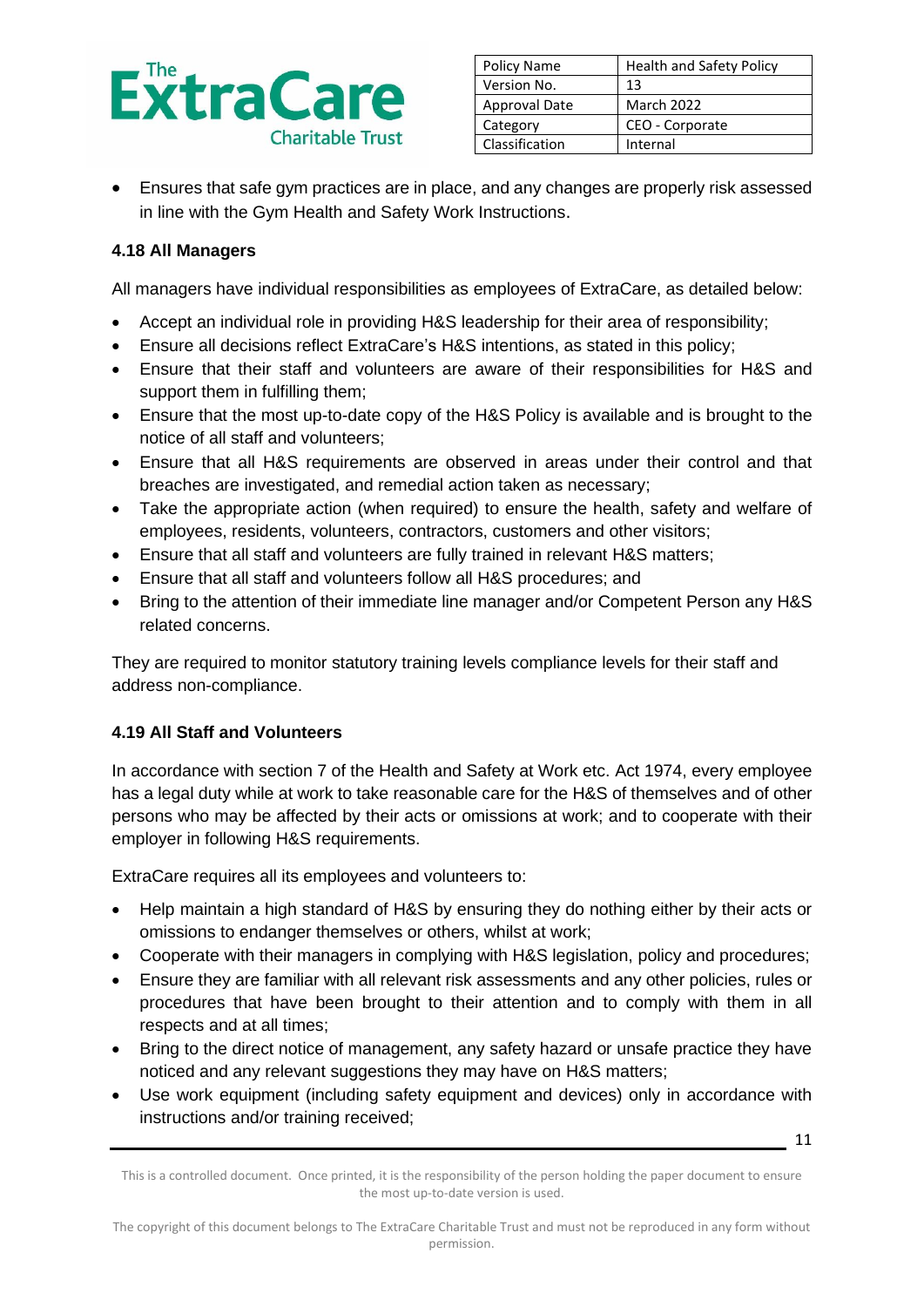

| Policy Name          | <b>Health and Safety Policy</b> |  |
|----------------------|---------------------------------|--|
| Version No.          | 13                              |  |
| <b>Approval Date</b> | <b>March 2022</b>               |  |
| Category             | CEO - Corporate                 |  |
| Classification       | Internal                        |  |

- Carry out their duties in a safe manner, taking into account the findings of risk assessments, safe systems of work, information, instruction and training provided;
- Notify their manager without delay in the event of an accident or incident (including near misses) or work-related ill health; and
- Complete all statutory and mandatory H&S training in line with required timescales, and identify (and report to their manager) any further training requirements.

## **5. Monitoring & Review**

Performance against H&S management arrangements are monitored monthly by ELT, and at each Board meeting. This is supplemented by property compliance reporting to the Operations Committee and H&S reporting for developments, extensions and modernisations to the Development Committee.

Health and safety issues will be monitored via the Corporate H&S Group which will meet at a minimum on a quarterly basis and will have representation from relevant departments of the charity. The Corporate H&S Group will report to ELT. This is a cross-departmental group that monitors and reviews H&S performance, addresses operational issues, learns from incidents, and agrees the need for any sub meetings. The Corporate H&S Group is Chaired by the Executive Director Governance & Compliance or (in their absence) the Competent Person. Any task and finish meetings required in addition to this meeting will be agreed and progress reported at the health and safety meeting.

The Operations Committee will receive details of performance in regard to key property compliance requirements, linked to Fire Safety, Gas Safety, Water Hygiene and Electrical Safety Policies at each meeting. This will be provided by the Head of Property & Environmental. The Executive Director Operations will receive this information on a monthly basis from the Asset Management Team. Property compliance will also be reported to the Board via the H&S report from the H&S manager.

The Development Committee will receive H&S reports for any new development, extension or modernisation. This will be provided by the Head of Growth & Construction. The CE will receive this information on a monthly basis (when projects are operational) from the Development Team. H&S issues for developments, extensions and modernisations will also be reported to the Board via the H&S report from the H&S Manager.

The H&S Manager will carry out an annual Baseline H&S Audit at each Scheme/Village. Detailed results will be reported to Location Manager and Regional Operations Manager, and any key themes reported to ELT. The H&S Manager will monitor and review H&S issues, including accident and incident trends and liability claims to identify recurring incidents and areas of risk. The review process will be used to identify requirements for new or modified

This is a controlled document. Once printed, it is the responsibility of the person holding the paper document to ensure the most up-to-date version is used.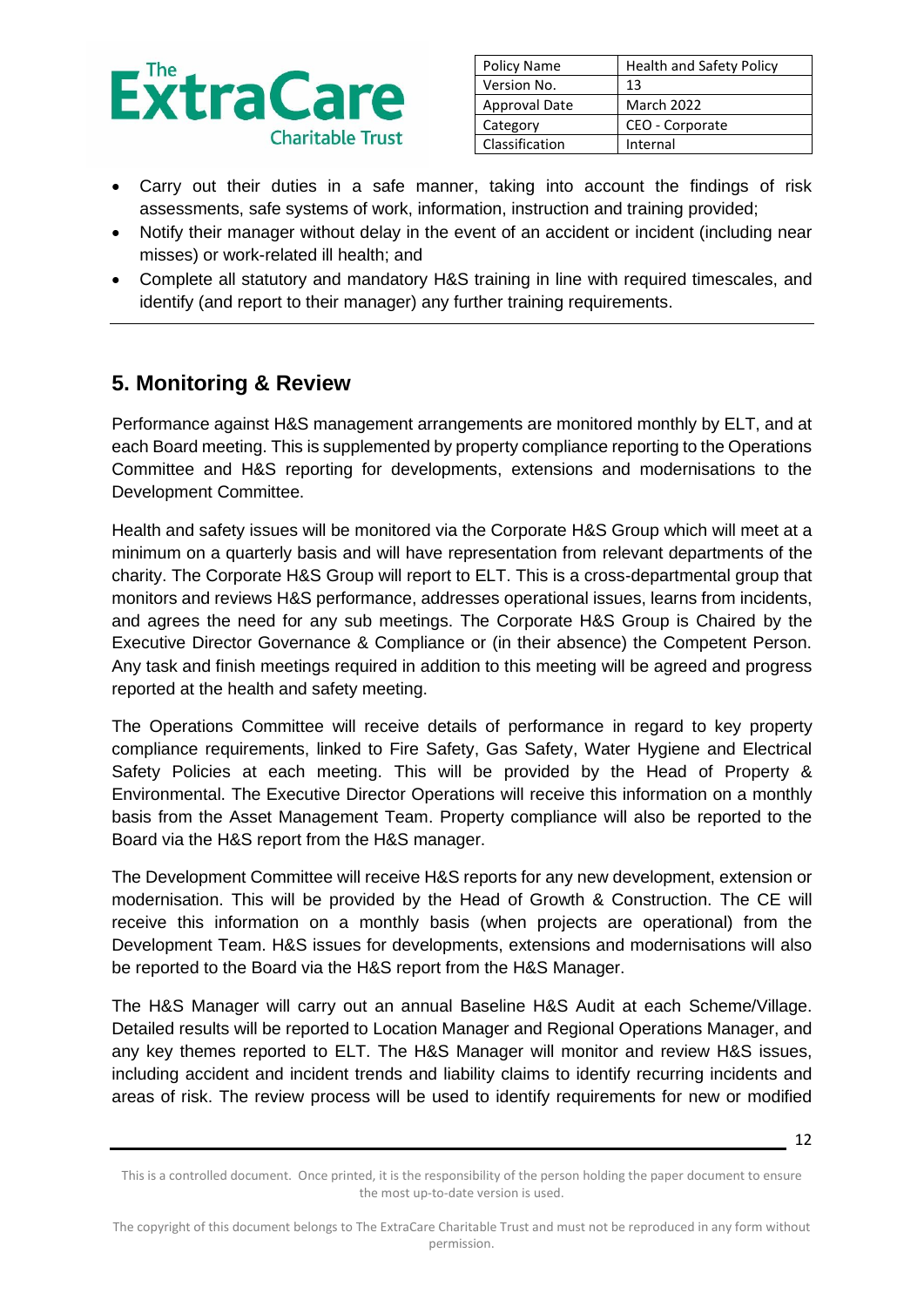

| Policy Name    | <b>Health and Safety Policy</b> |  |
|----------------|---------------------------------|--|
| Version No.    | 13                              |  |
| Approval Date  | <b>March 2022</b>               |  |
| Category       | CEO - Corporate                 |  |
| Classification | Internal                        |  |

arrangements, to update the Strategic Risk Register and Board Assurance Framework, update training and instructions and to identify any other relevant controls.

H&S issues will also be monitored through Manager Assurance Statements, ROMs/ Head of Department reviews and oversight of location/department risk registers, ELT reviews, and via periodic independent reviews by internal audits and 3rd party specialists.

Location Managers are responsible for monthly monitoring and reporting via Management Report Matrix (villages and schemes only) and ensuring that the SHE Plan is kept up to date with monthly checks being carried out.

Staff are responsible for carrying out daily monitoring whilst completing their day-to-day jobs. Any defects or processes not being followed are to be reported immediately to the most senior person in charge at the location.

H&S will be subject to existing scrutiny and oversight processes including day to day supervision and line management control.

In the case of a serious non-compliance issue, the Chief Executive and Board Chair will determine whether it should be reported to the Regulator of Social Housing, in accordance with the Trustee Escalation Framework.

This policy will be reviewed annually by the H&S Manager and Executive Director Governance & Compliance and approved by the ELT and Board. All revisions will be made available to all staff, volunteers and residents, it will be accessible on the website for visitors.

## **6. Risk Management**

The Board of Trustees and ELT view H&S, together with breaches of associated legal and regulatory requirements, as areas of corporate risk for which they have an adverse risk appetite. Accidents and incidents have the potential to not only cause harm to individuals but may also produce financial and reputational consequences for the Trust. Compliance with this policy (and supporting documents) reduces the likelihood of a risk materialising (e.g., accident/incident) and strengthens our ability to meet relevant legislative and regulatory obligations.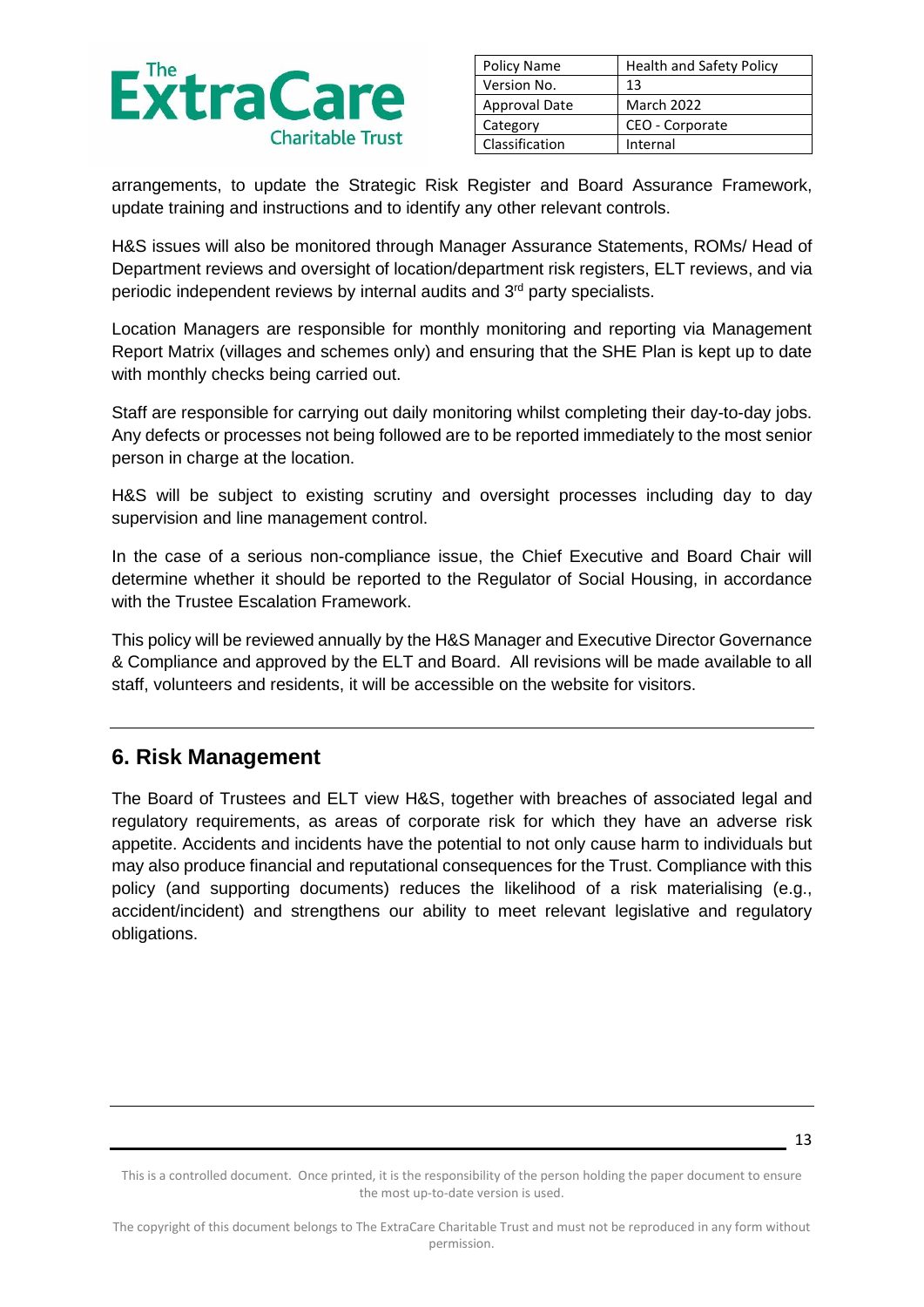

| Policy Name          | <b>Health and Safety Policy</b> |  |
|----------------------|---------------------------------|--|
| Version No.          | 13                              |  |
| <b>Approval Date</b> | <b>March 2022</b>               |  |
| Category             | CEO - Corporate                 |  |
| Classification       | Internal                        |  |

# **7. Statement of Commitment**

ExtraCare is committed to ensuring the health, safety and welfare of our employees (including permanent, relief, agency and temporary staff), residents, volunteers, contractors, customers and other visitors as far as reasonably practicable.

ExtraCare will adopt a rational and proportionate common-sense approach to health and safety, acknowledging that risk cannot be fully eliminated and seeking a balance between reasonable precautions and enabling residents to maintain their independence whilst offering opportunities to undertake inherently risky but real and meaningful activities as part of ensuring 'Better Lives for Older People'.

ExtraCare's performance in relation to H&S management will be monitored and reviewed by ELT and Board.

# **8. Working in Partnership**

ExtraCare recognises the essential value of cooperation and collaboration in promoting a H&S culture within the charity with a view to improving H&S standards.

ExtraCare is committed to involving staff, volunteers and residents in the process of risk reduction and their cooperation is very important. Employees, volunteers and residents play an important role in helping to identify problems and are responsible for raising any concerns.

ExtraCare will work in partnership and cooperate and coordinate with third parties whilst working on the same site. All contractors operating in our premises or organisations hiring ExtraCare's premises will be expected to follow this policy.

Where ExtraCare manages, or part manages the location as an agent for a housing partner, specific H&S and property compliance requirements will be held by the Asset Management team via RiskBase. These will be monitored on a monthly basis, via COLIN, by the H&S Manager.

Our insurers mandate a rolling programme of risk assessment visits as part of their assessment of our insurable risk. These visits assess H&S and fire matters. We will respond to any recommendations made, report such visits to ELT and Board via the H&S report, and use these visits as a source of third party assurance.

<sup>14</sup>

This is a controlled document. Once printed, it is the responsibility of the person holding the paper document to ensure the most up-to-date version is used.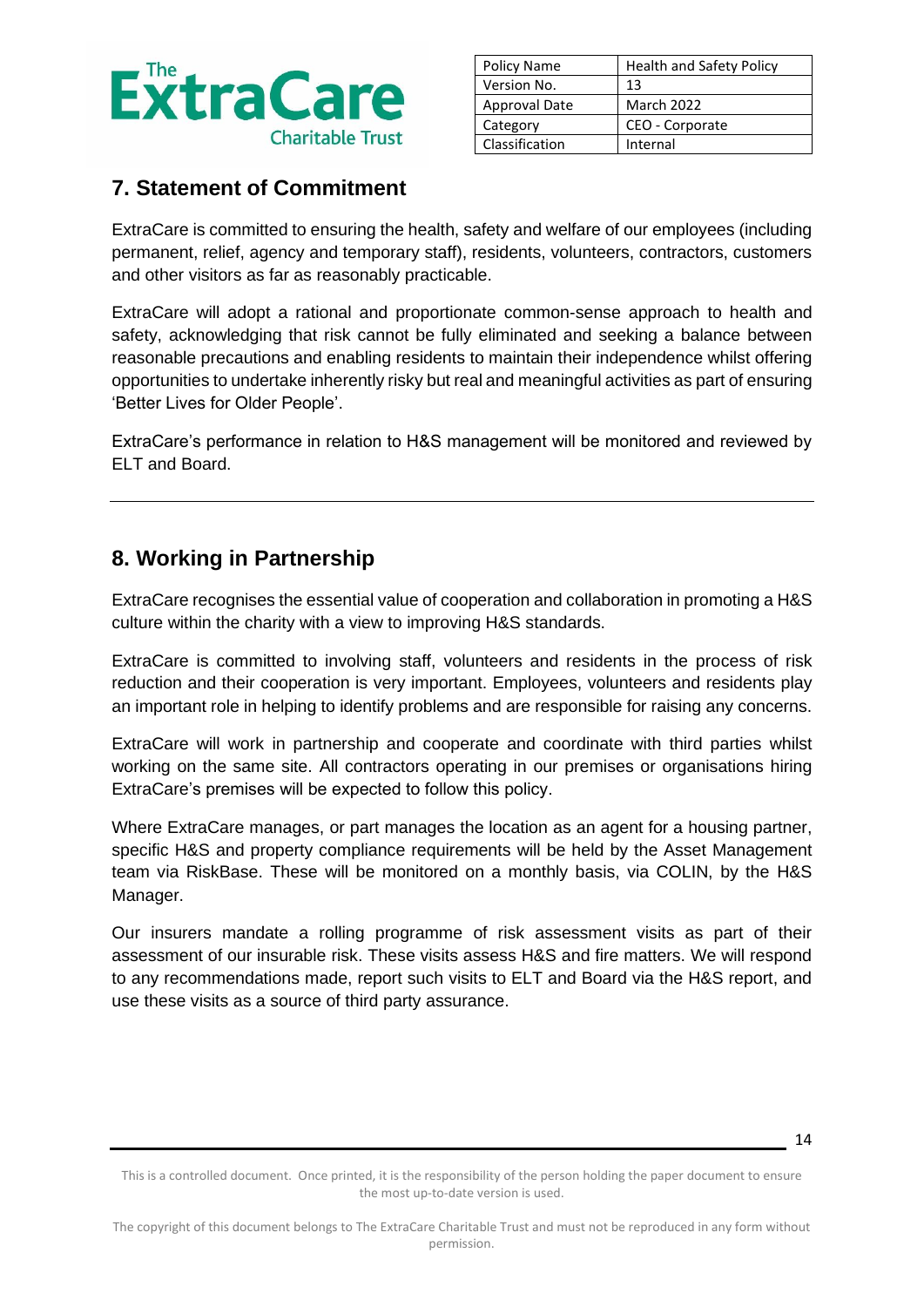

| Policy Name    | <b>Health and Safety Policy</b> |  |
|----------------|---------------------------------|--|
| Version No.    | 13                              |  |
| Approval Date  | March 2022                      |  |
| Category       | CEO - Corporate                 |  |
| Classification | Internal                        |  |

# **9. Risk Assessments and Controls**

ExtraCare will ensure that suitable and sufficient risk assessments are carried out which cover all aspects of the work place, activity and staffing.

Specific and individual risk assessments will be carried out for 'vulnerable' staff or volunteers such as people with a disability, those with a medical condition, or staff who do not speak English as a first language to ensure that appropriate controls are identified to prevent, so far as is reasonably practicable, risk of injury or ill health. Individual resident risk assessments are carried out as part of the care planning process – further details are set out in the Providing Care Policy.

All risk assessments will be reviewed at least annually and sooner in the event of an accident, change in activity, equipment or other change of circumstance. Risk assessments will be retained for three years.

ExtraCare will ensure that appropriate control measures are implemented following risk assessments to effectively manage the risk including, where appropriate, safety signs and personal protective equipment.

ExtraCare will ensure that detailed work instructions are developed, as necessary, which set out ExtraCare's safe systems of work. Work instructions provide detailed instructions on ExtraCare procedures and must be followed.

## **10. Information, Instruction, Supervision and Training**

ExtraCare will ensure that all staff, volunteers, residents, visitors and contractors understand their roles and responsibilities and receive appropriate information, instruction, supervision and training in order to ensure the H&S of themselves and others. Staff will have adequate and appropriate Statutory (and Mandatory) H&S and associated training in accordance to enable them to fulfil their roles. Training records will be complete and up to date.

A target of 95% compliance for statutory training is set and will be monitored by the Learning & Development team and will be reported to ELT and Board. All staff must undertake ExtraCare's training (via eLearning or face to face) within 12 weeks of starting work and periodically thereafter, statutory training requirement are set out below:

<sup>15</sup>

This is a controlled document. Once printed, it is the responsibility of the person holding the paper document to ensure the most up-to-date version is used.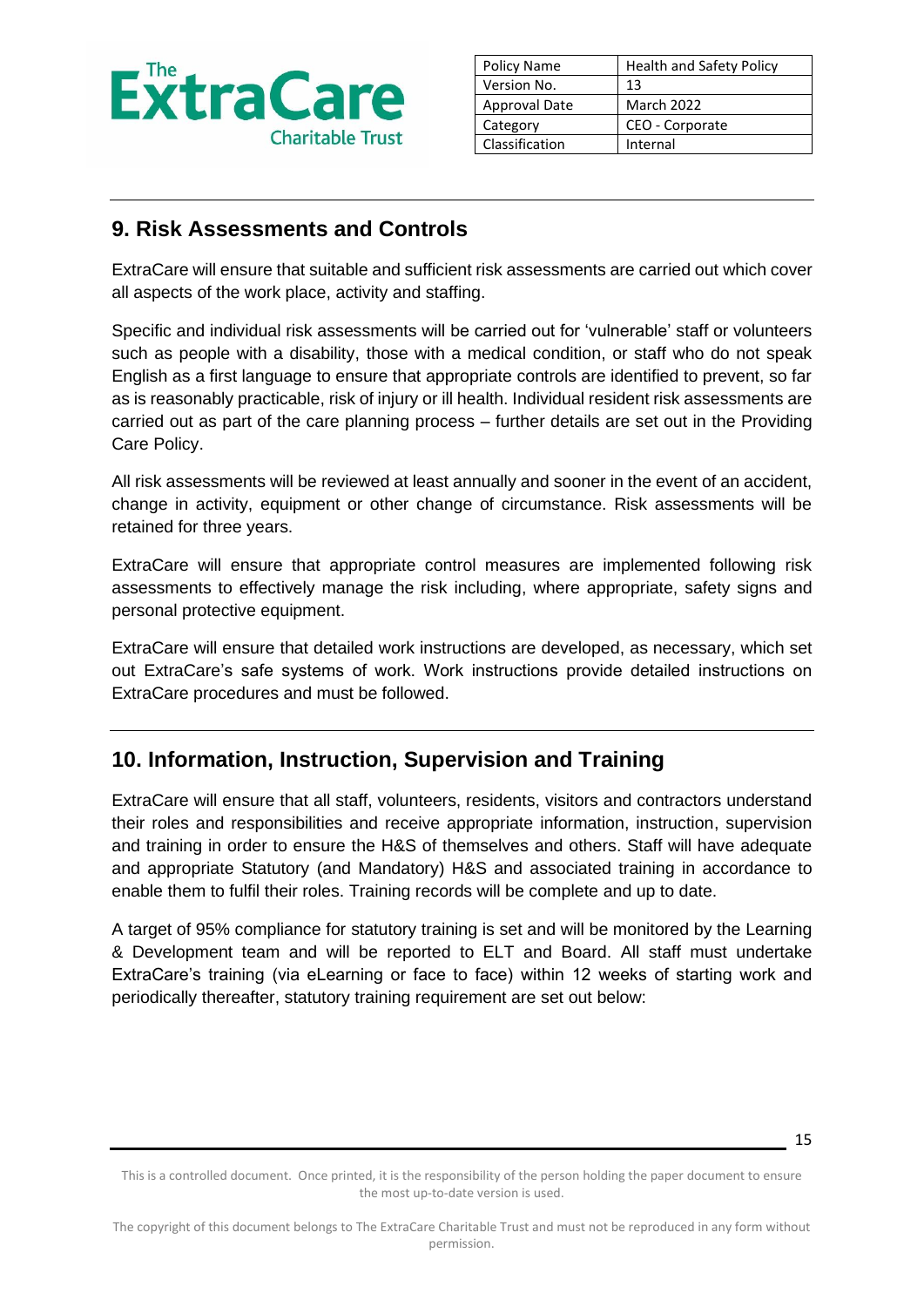

| Policy Name          | <b>Health and Safety Policy</b> |
|----------------------|---------------------------------|
| Version No.          | 13                              |
| <b>Approval Date</b> | <b>March 2022</b>               |
| Category             | CEO - Corporate                 |
| Classification       | Internal                        |

### **Statutory Training Requirements**

|                                                         | <b>Locations</b>                                                        | <b>Retail</b> | <b>Head Office</b>                                              |
|---------------------------------------------------------|-------------------------------------------------------------------------|---------------|-----------------------------------------------------------------|
| H&S (elearning)                                         | Annual                                                                  | Annual        | Annual                                                          |
| &<br><b>Moving</b><br><b>Handling</b><br>(face to face) | 18 months for people<br>moving & handling                               | 18 months     | 18 months                                                       |
|                                                         | 2 years for non-people<br>objects)<br>(inanimate<br>moving and handling |               |                                                                 |
| <b>Food Hygiene</b><br>(elearning)                      | Catering staff $-2$<br>years<br>Care staff $-3$ years                   | Not required  | Not required                                                    |
| <b>First Aid *</b><br>(face to face)                    | Annual                                                                  | Not required  | Annual first aid at work<br>nominated<br>first<br>for<br>aiders |
| <b>COSHH *</b><br>(elearning)                           | Every 2 years                                                           | Every 2 years | Every 2 years                                                   |
| <b>Fire eLearning</b>                                   | 12 months (day staff)<br>9 months (night staff)                         | 12 months     | 12 months                                                       |

\* role dependent – not all roles require this training

(NB additional fire training is cited in the Fire Safety Policy).

## **11. Working Environment**

ExtraCare will ensure that welfare amenity provisions e.g. sanitation, hand washing, showering facilities, clothing storage, drinking water and facilities for taking meals, are provided and properly maintained in all work locations.

ExtraCare will ensure that personal protective equipment and other work equipment is suitable for its purpose, adequately maintained and that those using it are competent to do so.

## **12. Accident and Incident Reporting**

ExtraCare requires all accidents and incidents (including near misses) to be reported without delay using the ExtraCare Accident/Incident Report Form. This is not only to comply with legal requirements, but so that ExtraCare can identify trends and make improvements to reduce the risk of similar accidents/incidents occurring in the future.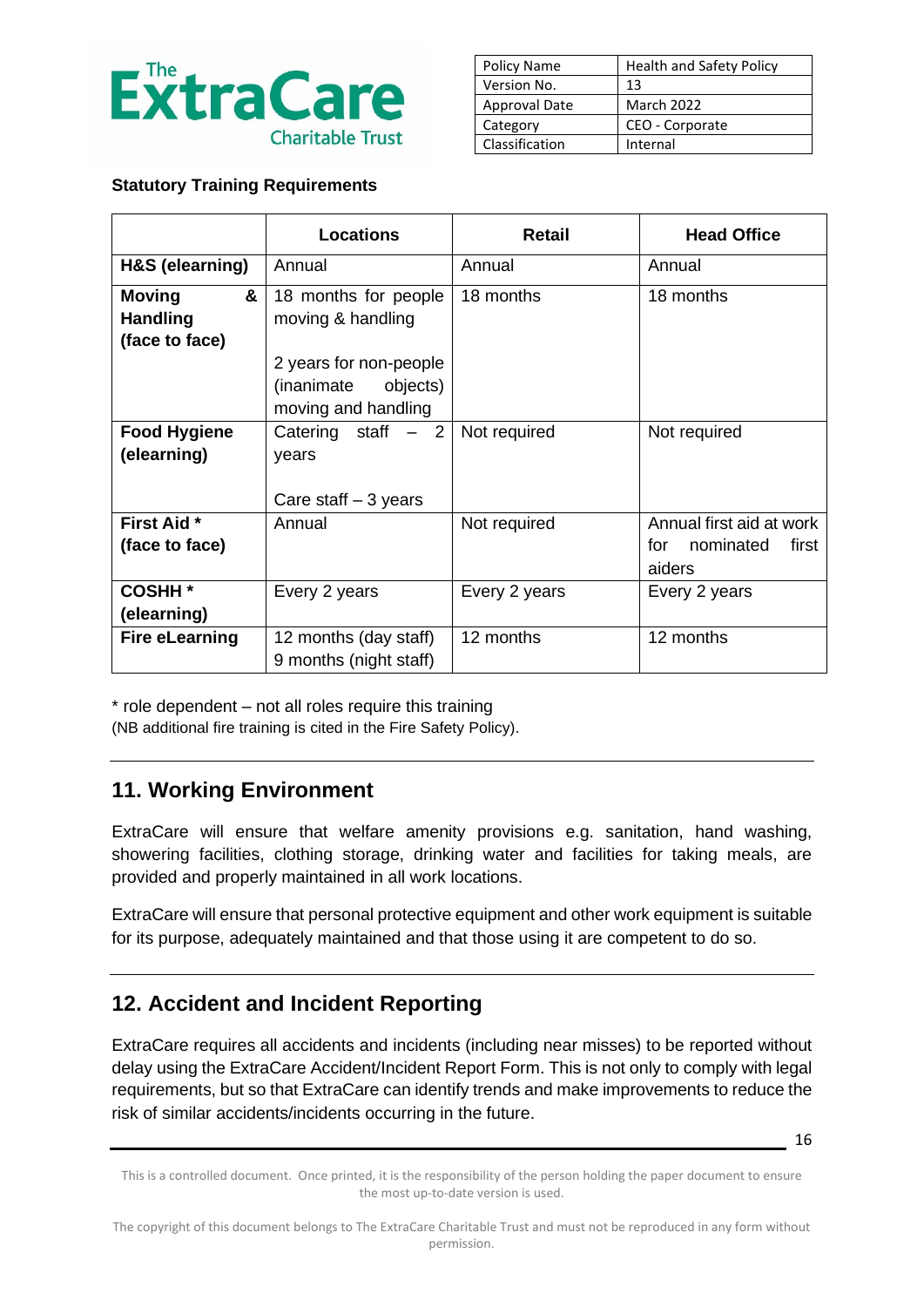

| Policy Name    | <b>Health and Safety Policy</b> |  |
|----------------|---------------------------------|--|
| Version No.    | 13                              |  |
| Approval Date  | <b>March 2022</b>               |  |
| Category       | CEO - Corporate                 |  |
| Classification | Internal                        |  |

Village and scheme managers must ensure that local reporting arrangements are in place and communicated to all to cover accidents and incidents on a 24/7 basis ('Person in Charge').

ExtraCare requires all accidents and incidents to be investigated to identify a root cause so that remedial action, if any, is identified and taken. This process is overseen by the Operations Support Team.

Learnings will be recorded on the learning log as maintained by the Operations Support Team. Any lessons learned will also be shared with the H&S Manager and Executive Director Governance & Compliance and (depending upon the nature/severity of the incident) may be subject to review by the Corporate H&S Group.

# **13. Environmental Health Officer (EHOs)/ Health and Safety Executive (HSE) Inspectors**

Local authority EHOs or HSE officers (enforcement officers) may inspect ExtraCare premises at any time to check that ExtraCare is meeting its legal duties in relation to H&S. ExtraCare will co-operate transparently and fully with all enforcement officers.

All EHO/HSE visits, follow up letters or other communication must be reported, without delay, to the H&S Manager. When the visit is from an EHO, the Catering Manager must be informed.

ExtraCare always aims for a five-star rating in terms of food standards. Where a location falls below this standard, they will be expected to have an action plan in place to bring them up to a five-star rating. All ExtraCare food outlets will be expected to have allergy information available, in accordance with the ExtraCare Catering Facility Policy.

| General                    |                         | Major Incident Escalation Policy<br>$\bullet$<br><b>Whistleblowing Policy</b><br>$\bullet$<br><b>Data Protection Policy</b><br>$\bullet$<br><b>Records Management Policy</b><br>$\bullet$<br><b>Business Continuity Policy</b><br>٠ |
|----------------------------|-------------------------|-------------------------------------------------------------------------------------------------------------------------------------------------------------------------------------------------------------------------------------|
| Safety<br><b>Processes</b> | Records & Checks        | (Location) Safety, Health & Environmental<br>$\bullet$<br>Plan (SHE Plan)<br>Carrying Out Statutory Checks - Work<br>$\bullet$<br>Instruction                                                                                       |
|                            | Information & Training  | <b>Induction Policy</b><br>$\bullet$<br>Training and Development Policy<br>Health and Safety General - Work<br>$\bullet$<br>Instruction                                                                                             |
|                            | <b>Risk Assessments</b> | Risk Assessment Process – Work Instruction<br>$\bullet$                                                                                                                                                                             |

# **14. Other Relevant ExtraCare Policies & Documents**

This is a controlled document. Once printed, it is the responsibility of the person holding the paper document to ensure the most up-to-date version is used.

17

The copyright of this document belongs to The ExtraCare Charitable Trust and must not be reproduced in any form without permission.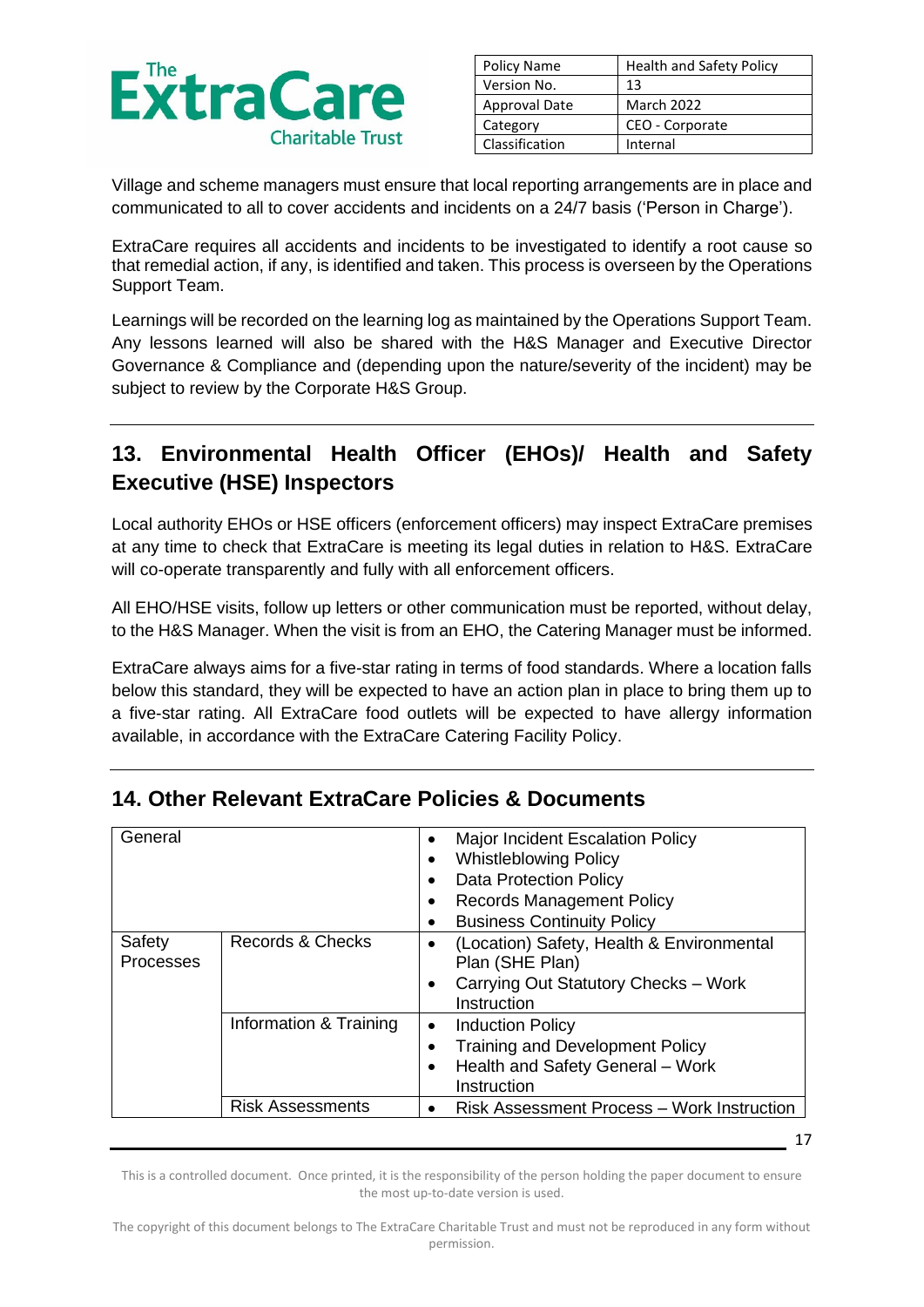

| Policy Name          | <b>Health and Safety Policy</b> |
|----------------------|---------------------------------|
| Version No.          | 13                              |
| <b>Approval Date</b> | <b>March 2022</b>               |
| Category             | CEO - Corporate                 |
| Classification       | Internal                        |

|                   | <b>Accidents</b>                | $\bullet$ | Accident/Incident Reporting - Work            |
|-------------------|---------------------------------|-----------|-----------------------------------------------|
|                   |                                 |           | Instruction                                   |
|                   |                                 | $\bullet$ | Completing an Accident/Incident Report        |
|                   |                                 |           | Form - Work Instruction                       |
|                   |                                 | ٠         | RIDDOR Reporting - Work Instruction           |
|                   |                                 |           | Accident/Incident Investigation - Work        |
|                   | First aid                       |           | Instruction                                   |
|                   |                                 | $\bullet$ | First Aid Provisions - Work Instruction       |
|                   |                                 |           | Automatic External Defibrillator Policy       |
|                   | Incident Planning &<br>Response | $\bullet$ | Dealing with Death Policy                     |
| Tasks &           | Driving at work                 | $\bullet$ | Major Incident Escalation Policy              |
| <b>Activities</b> | Moving and handling             | $\bullet$ | Driving at Work - Work Instruction            |
|                   | <b>Resident activities</b>      | $\bullet$ | Moving & Handling Policy                      |
|                   | Gym & spa safety                | $\bullet$ | <b>Activities Policy</b>                      |
|                   | Woodwork room safety            | $\bullet$ | <b>Gym Facilities Policy</b>                  |
|                   | Garden safety                   | $\bullet$ | Hobby/Woodwork Room - Work Instruction        |
|                   |                                 | $\bullet$ | Use of Greenhouse - Work Instruction          |
|                   | Food safety                     | $\bullet$ | <b>Catering Facility Policy</b>               |
|                   | Cleaning & laundry              |           | <b>Catering Facility Work Instruction</b>     |
|                   |                                 | $\bullet$ | Cleaning Communal Areas - Work<br>Instruction |
|                   |                                 | $\bullet$ | Use, Maintenance and Repair of Cleaning       |
|                   |                                 |           | Equipment - Work Instruction                  |
|                   |                                 | $\bullet$ | Cleaning Schedule - Work Instruction (for     |
|                   |                                 |           | housekeepers)                                 |
|                   |                                 | $\bullet$ | Use, Maintenance and Repair of Laundry        |
|                   |                                 |           | Equipment - Work Instruction                  |
|                   |                                 | $\bullet$ | Laundry Service - Work Instruction            |
|                   |                                 | $\bullet$ | Health & Safety for Housekeeping - Work       |
|                   |                                 |           | Instruction                                   |
|                   | Repairs and                     | $\bullet$ | Responsive Repairs (incl. Handyperson)        |
|                   | maintenance                     |           | Policy                                        |
|                   |                                 |           | Contractor Induction - Work Instruction       |
|                   | Lifting equipment &             | $\bullet$ | Moving and Handling Policy                    |
|                   | operations                      | $\bullet$ | <b>LOLER Policy</b>                           |
| Hazards           | Lone working                    | $\bullet$ | Lone Workers Policy                           |
|                   | Work-related stress             | $\bullet$ | <b>Stress at Work Policy</b>                  |
|                   | Work-related violence           | $\bullet$ | <b>Anti-Social Behaviour Policy</b>           |
|                   | <b>COSHH</b>                    | $\bullet$ | <b>COSHH - Work Instruction</b>               |
|                   | Infection control               | $\bullet$ | Infection Prevention & Control Policy         |
|                   |                                 | $\bullet$ | <b>Infection Control - Work Instruction</b>   |
|                   | Window safety                   | $\bullet$ | <b>Window Restrictors - Work Instruction</b>  |
|                   | Fire safety                     | $\bullet$ | <b>Fire Safety Policy</b>                     |
|                   |                                 |           | Fire Drill - Work Instruction                 |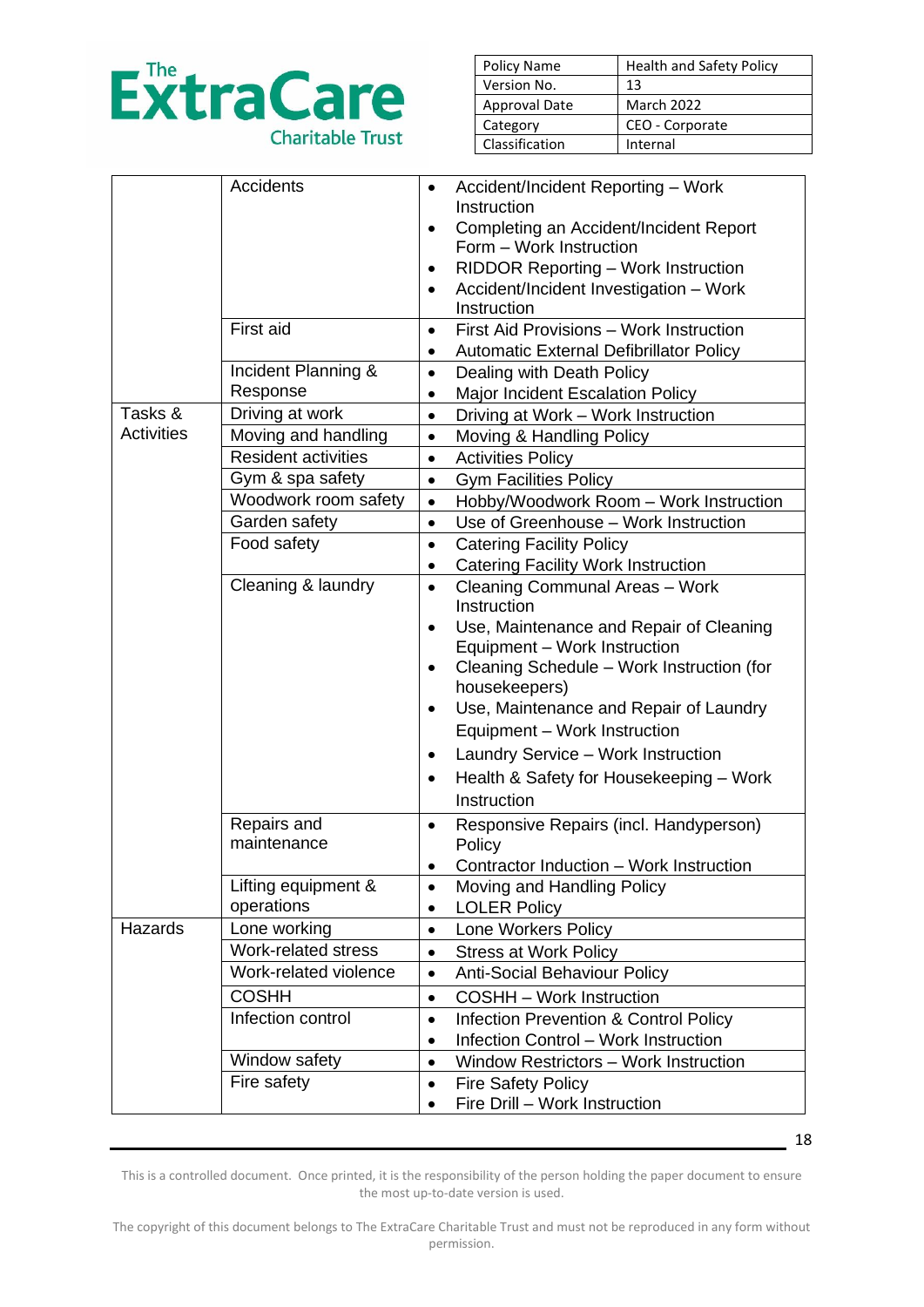

| Policy Name          | <b>Health and Safety Policy</b> |
|----------------------|---------------------------------|
| Version No.          | 13                              |
| <b>Approval Date</b> | <b>March 2022</b>               |
| Category             | CEO - Corporate                 |
| Classification       | Internal                        |

|        |                          | Emergency Evacuation Box - Work<br>$\bullet$<br>Instruction<br>Fire Safety Statutory Checks - Work<br>$\bullet$<br>Instruction                                                                                                  |
|--------|--------------------------|---------------------------------------------------------------------------------------------------------------------------------------------------------------------------------------------------------------------------------|
|        | Smoking                  | Smoking at Locations - Work Instruction<br>$\bullet$<br>Register of Smokers at Risk of Fire<br>$\bullet$<br>Completing a Smoking Risk Assessment -<br>$\bullet$<br><b>Work Instruction</b>                                      |
|        | <b>Electrical Safety</b> | <b>Electrical Safety Policy</b><br>$\bullet$                                                                                                                                                                                    |
|        | <b>Gas Safety</b>        | <b>Gas Servicing Policy</b><br>$\bullet$<br>Use and Storage of Gas Cylinders - Work<br>$\bullet$<br>Instruction<br>Using Oxygen Safely (Management of<br>$\bullet$<br>Medication (QCG)<br>Medical Gases - Work Instruction<br>٠ |
|        | Asbestos                 | <b>Asbestos Policy</b><br>$\bullet$<br>Managing Asbestos in Buildings - Work<br>$\bullet$<br>Instruction                                                                                                                        |
|        | Radon                    | Radon - Work Instruction<br>$\bullet$                                                                                                                                                                                           |
|        | Legionella               | Control of Legionella Bacteria Policy<br>$\bullet$                                                                                                                                                                              |
|        | Adverse weather          | <b>Adverse Weather Policy</b><br>$\bullet$<br><b>Adverse Weather Conditions - Work</b><br>$\bullet$<br>Instruction                                                                                                              |
|        | Pest control             | <b>Pest Control Policy</b><br>$\bullet$                                                                                                                                                                                         |
|        | Waste control            | Waste Disposal - Work Instruction<br>$\bullet$<br>Clinical Waste - Work Instruction<br>$\bullet$                                                                                                                                |
|        | Working at height        | Safe use of ladders and step ladders – what<br>$\bullet$<br>we need to do in locations<br>Ladders - detailed inspection checklist<br>$\bullet$<br>Permit to Work System - Work Instruction<br>$\bullet$                         |
|        | <b>Mobility Scooters</b> | <b>Mobility Scooter Policy</b><br>$\bullet$<br>Alterations (Aids and adaptations) Policy<br>$\bullet$<br>Use, Maintenance & Storage of Mobility Aids<br>$\bullet$<br>- Work Instruction                                         |
|        | Furniture etc            | Furniture, Fixtures and Equipment Design<br>$\bullet$<br>Specification - Work Instruction                                                                                                                                       |
|        | <b>Hot Works</b>         | Permit to Work System - Work Instruction<br>$\bullet$                                                                                                                                                                           |
|        | Carbon Monoxide          | Carbon Monoxide Monitoring - Work<br>$\bullet$<br>Instructions                                                                                                                                                                  |
|        | <b>Adverse Weather</b>   | <b>Adverse Weather Conditions - Work</b><br>$\bullet$<br>Instructions                                                                                                                                                           |
| People | Contractors              | <b>Contractor Control - Work Instruction</b><br>$\bullet$                                                                                                                                                                       |
|        | <b>Visitors</b>          | Welcome to Visitors - Work Instruction<br>$\bullet$                                                                                                                                                                             |
|        | <b>Volunteers</b>        | <b>Volunteering Policy</b><br>٠                                                                                                                                                                                                 |

This is a controlled document. Once printed, it is the responsibility of the person holding the paper document to ensure the most up-to-date version is used.

19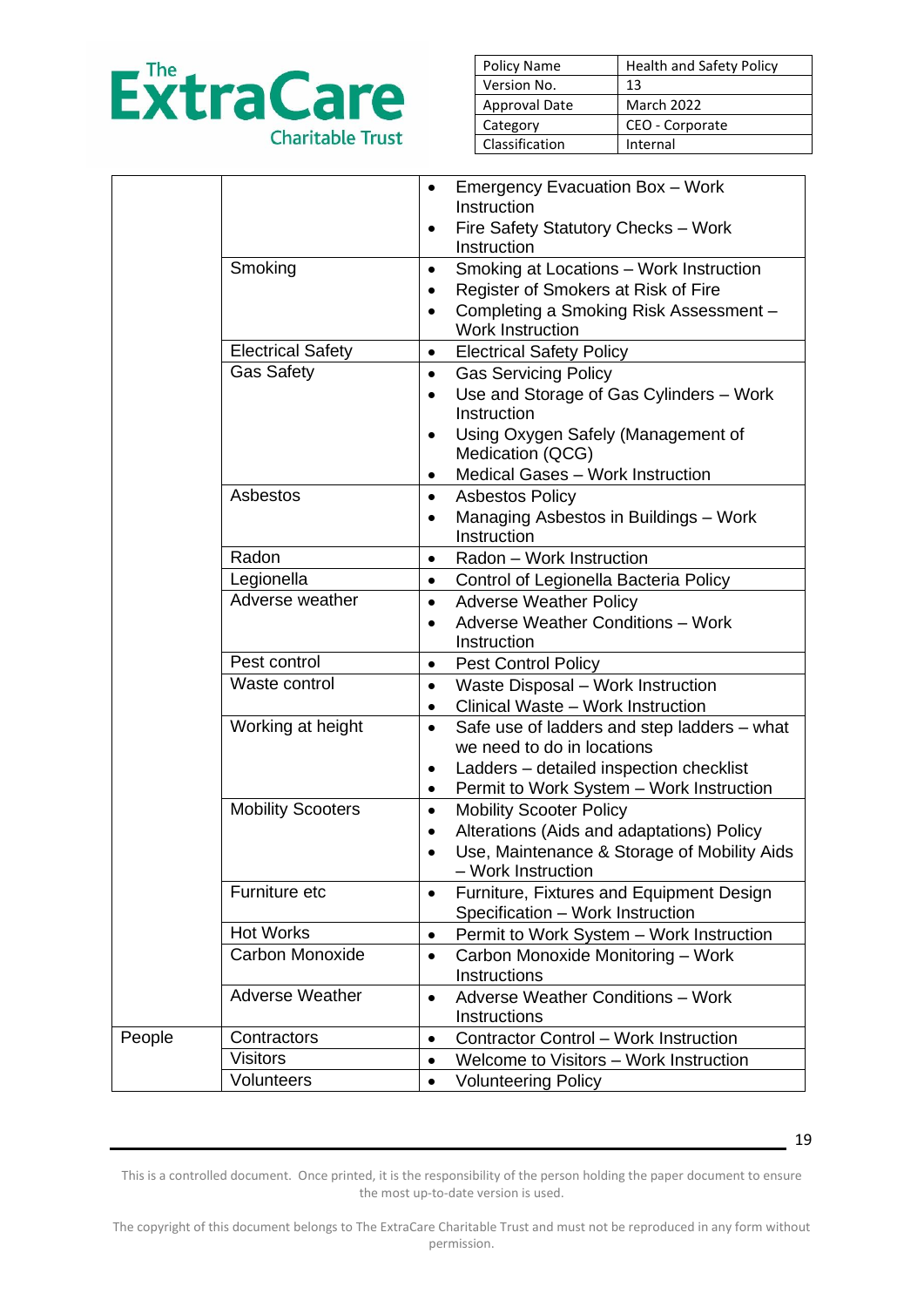

| Policy Name          | <b>Health and Safety Policy</b> |
|----------------------|---------------------------------|
| Version No.          | 13                              |
| <b>Approval Date</b> | <b>March 2022</b>               |
| Category             | CEO - Corporate                 |
| Classification       | Internal                        |

| Children & young<br>People             | Involving young people as volunteers within<br>$\bullet$<br>ExtraCare guidance<br>Young person's Risk Assessment Tool |
|----------------------------------------|-----------------------------------------------------------------------------------------------------------------------|
| New & expectant<br>mothers             | <b>Family Friendly Policy</b><br>$\bullet$                                                                            |
| Other vulnerable staff /<br>volunteers | Employee/Volunteer Individual Risk<br>$\bullet$<br>Assessment                                                         |
| Agency & relief staff                  | <b>Agency Worker Regulations Policy</b><br>$\bullet$                                                                  |
| <b>EHO</b> visits                      | Enforcement Visits - Work Instruction<br>$\bullet$                                                                    |
| Gym                                    | Gym Health and Safety - Work Instructions<br>$\bullet$                                                                |
| Hobby Woodwork<br>Room                 | Use of Hobby Woodwork Room - Work<br>$\bullet$<br>Instructions                                                        |

# **15. Relevant Legislative & Regulatory Requirements**

| <b>Legislation</b>                                                                  |  |  |
|-------------------------------------------------------------------------------------|--|--|
| The Health and Safety at Work Act 1974                                              |  |  |
| The Management of Health and Safety at Work Regulations 1999                        |  |  |
| Reporting of Injuries, Diseases and Dangerous Occurrences Regulations (RIDDOR) 2013 |  |  |
| <b>Confined Spaces Regulations 1997</b>                                             |  |  |
| Construction Design and Management Regulations 2015                                 |  |  |
| Control of Asbestos Regulations 2012                                                |  |  |
| Control of Noise at Work Regulations 2005                                           |  |  |
| Control of Substances Hazardous to Health (COSHH) 2002                              |  |  |
| Control of Vibration at Works regulations 2005                                      |  |  |
| Electricity at Work Regulations 1989                                                |  |  |
| Gas Safety (installation and Use) Regulations 1998                                  |  |  |
| Health and Safety (Consultation with Employees) Regulations 1996                    |  |  |
| Health and Safety (Display Screen Equipment) Regulations 1992                       |  |  |
| Health and Safety (First Aid) Regulations 1981                                      |  |  |
| Health and Safety (Safety Signs & Signals) Regulations 1996                         |  |  |
| Lifting Operations & Lifting Equipment Regulations 1998                             |  |  |
| <b>Manual Handling Operations Regulations 1992</b>                                  |  |  |
| Personal Protective Equipment at Work Regulations 1992                              |  |  |
| Provision & Use of Work Equipment Regulations 1998                                  |  |  |
| Work at Height Regulations 2005                                                     |  |  |
| Workplace (Health, Safety & Welfare Regulations) 1992                               |  |  |
| Food Safety Act 1990                                                                |  |  |
| <b>General Food Regulations 2004</b>                                                |  |  |
| Food Hygiene Regulations (2006, 2016)                                               |  |  |
| Occupiers Liability Act 1957 & 1984                                                 |  |  |
| EU Food Information for Consumers Regulations 2011                                  |  |  |
| <b>Regulation</b>                                                                   |  |  |

20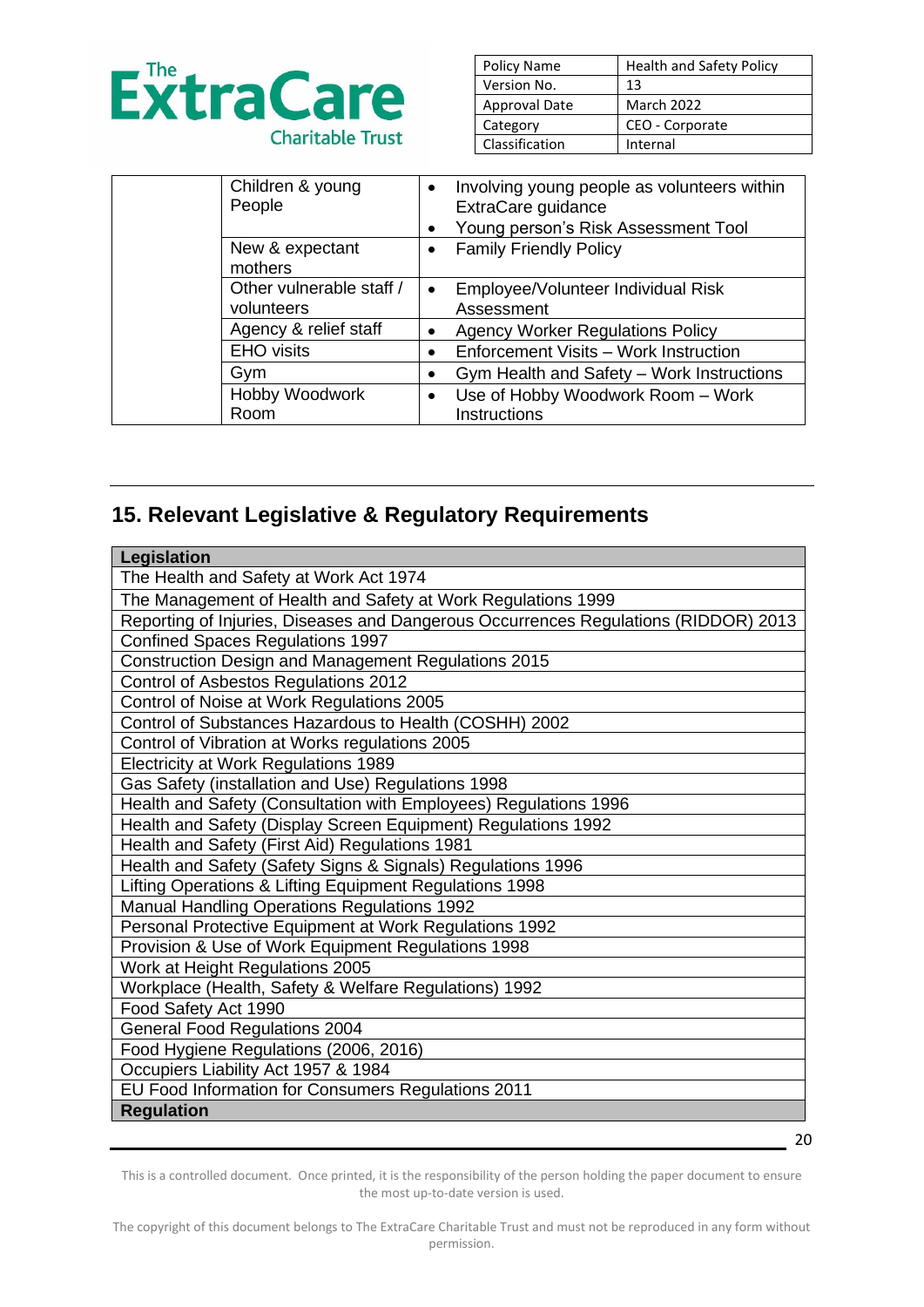

| Policy Name    | <b>Health and Safety Policy</b> |
|----------------|---------------------------------|
| Version No.    | 13                              |
| Approval Date  | <b>March 2022</b>               |
| Category       | CEO - Corporate                 |
| Classification | Internal                        |

### RSH Standards (especially Governance & Financial Viability Standard & Home Standard) CQC Fundamental Standards

#### **Guidance**

Guidance on the above & other health and safety issues is available from the HSE's website: www.hse.gov.uk